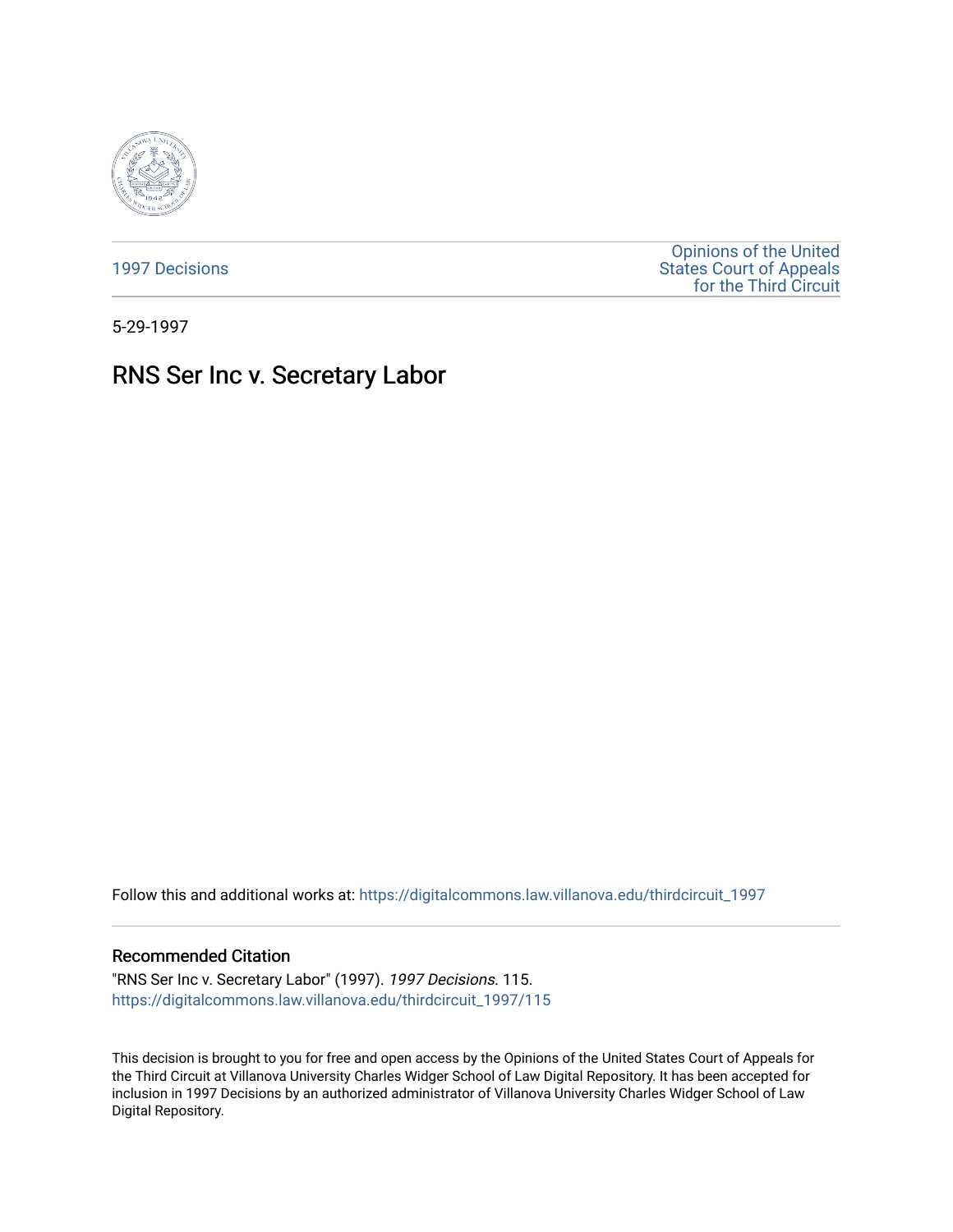Filed May 29, 1997

UNITED STATES COURT OF APPEALS FOR THE THIRD CIRCUIT

No. 96-3245

RNS SERVICES, INC.,

Petitioner

v.

SECRETARY OF LABOR, MINE SAFETY AND HEALTH ADMINISTRATION (MSHA), and FEDERAL MINE SAFETY AND HEALTH REVIEW COMMISSION,

Respondents

Amended per Clerk order 6/4/96

On Petition for Review of a Final Order of the Federal Mine Safety and Health Review Commission (Nos. PENN 95-382-R and 95-383-R)

Argued January 6, 1997

BEFORE: GREENBERG, COWEN and ALITO, Circuit Judges

(Filed May 29, 1997)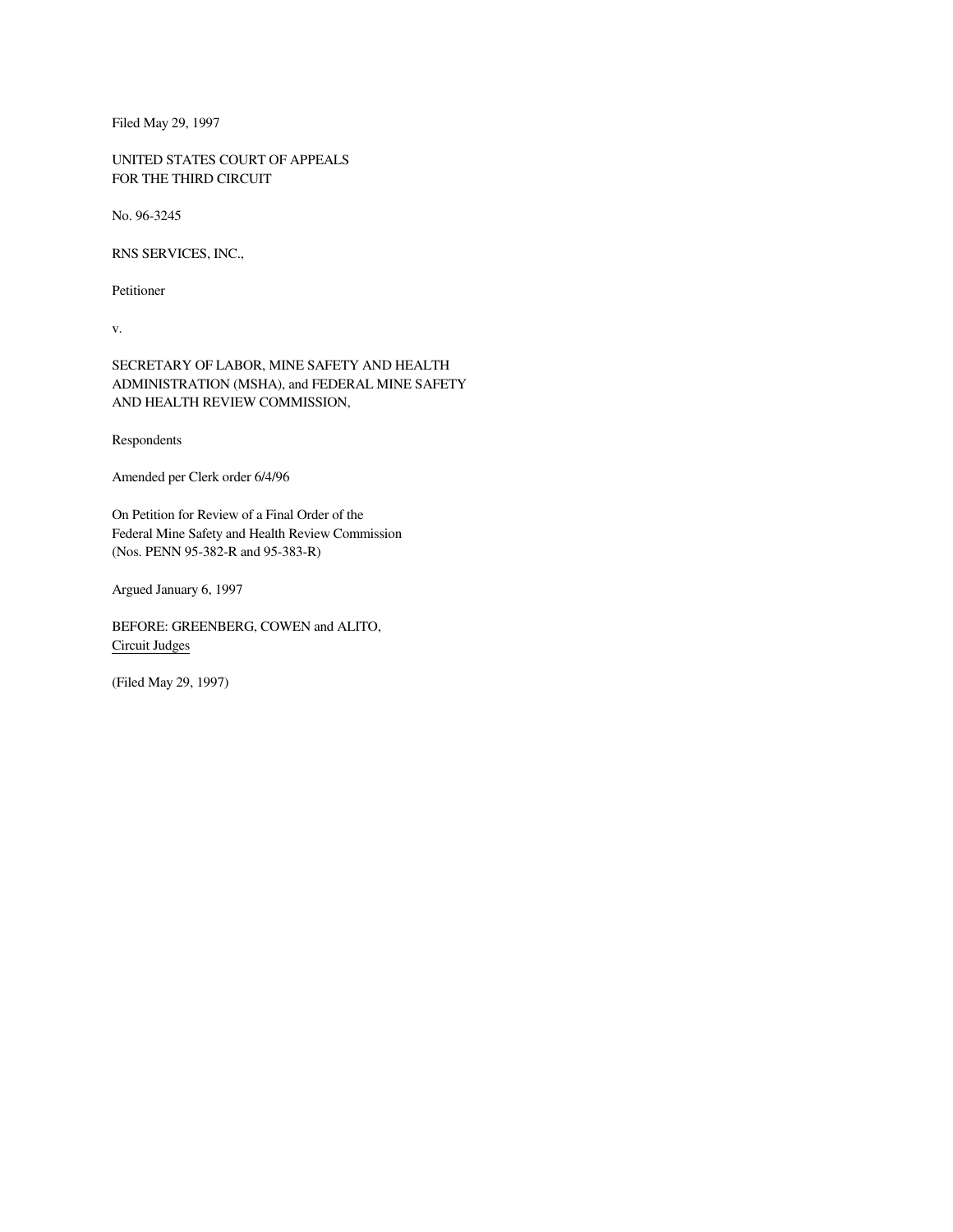R. Henry Moore, Esq. (Argued) Heather A. Wyman, Esq. Buchanan Ingersoll Professional Corporation One Oxford Centre 301 Grant Street 20th Floor Pittsburgh, PA 15219-1410

Counsel for Petitioner RNS Services, Inc.

Colleen A. Geraghty, Esq. Jerald S. Feingold, Esq. (Argued) United States Department of Labor Office of the Solicitor 4015 Wilson Boulevard Arlington, VA 22203

Counsel for Respondent Secretary of Labor, Mine Safety and Health Administration (MSHA)

# **OPINION OF THE COURT**

# COWEN, Circuit Judge.

RNS Services, Inc. ("RNS") petitions for review of an order of the Federal Mine Safety and Health Review Commission ("the Commission"). While not contesting the merits of the Commission's decision, RNS claims that the Federal Mine Safety and Health Administration ("MSHA") lacks jurisdiction over its No. 15 Refuse Pile ("the Site") in Barr Township, Pennsylvania. In order for jurisdiction to be present, the governing statute requires that coal be processed at the Site in acts constituting "the work of preparing the coal." 30 U.S.C. § 802(I)(1988). RNS contends that the MSHA (and the Commission) lack jurisdiction because the Site is not one at which "the work of preparing the coal" occurs and the material handled at the Site is not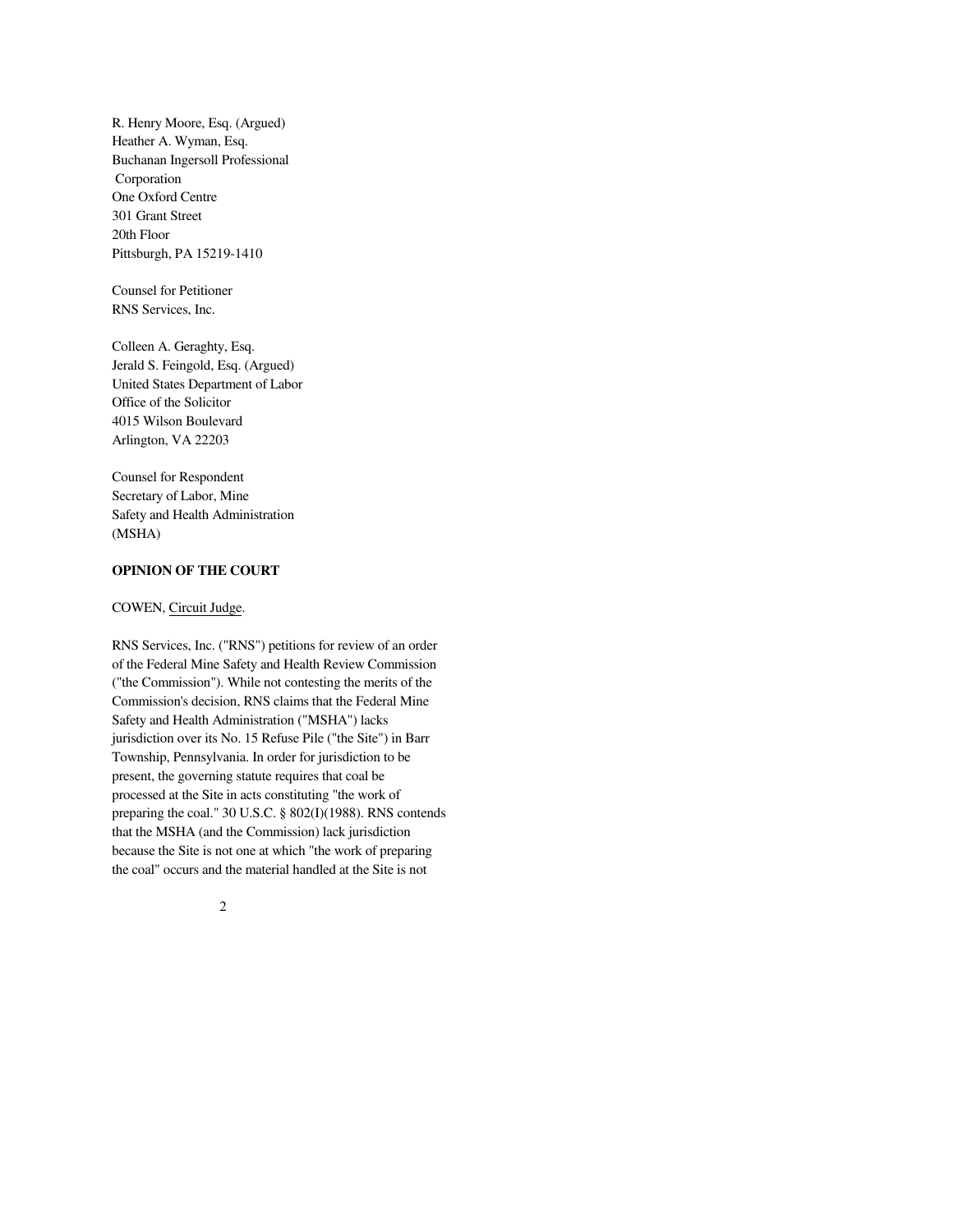pure coal. We conclude that RNS's interpretation of the statute is incorrect and we will affirm.

# **I. Facts and Procedural History**

This is the review of a final order of the Commission. The case arises out of two citations issued by the Secretary of Labor (acting through the MSHA) to RNS under Title I, Section 104(a) of the Federal Mine Safety and Health Act, 30 U.S.C. § 814(a)("the Act" or "the Mine Act"). The citations alleged that RNS failed to record the results of the daily examination of the Site, in violation of 30 C.F.R. § 77.1713(c), and failed to have a ground control plan for the Site, in violation of the safety standard at 30 C.F.R. § 77.1000. RNS did not contest the facts of the violations as cited, but instead challenged the Commission's jurisdiction over the Site. RNS asserted that MSHA lacked jurisdiction because the Site was not a "mine" as that term is defined in Section 3(h)(1) of the Mine Act, 30 U.S.C. § 802(h)(1). RNS lodged its challenge pursuant to 30 U.S.C. § 815(a).

After conducting an expedited evidentiary hearing pursuant to 30 U.S.C. § 815(d), an administrative law judge agreed with petitioners. The ALJ held that the Site was not a "mine" and, therefore, not subject to MSHA jurisdiction. On petition to the Commission for discretionary review pursuant to 30 U.S.C. § 823(d)(1)(B), the Commission reversed the decision of the ALJ and held that the loading and transportation of coal that occurred at the Site were sufficient to render the Site a "mine" under 30 U.S.C. § 802. RNS petitions for review.

# **II. 30 U.S.C. Section 802**

#### **A. "Work of Preparing the Coal"**

The Mine Act explains that "[a] `coal or other mine' means an area of land . . . used in . . . the work of preparing the coal . . . . " 30 U.S.C. §  $802(h)(1)$ . Accordingly, a "coal mine" is a site at which, inter alia, "the work of preparing the coal" usually occurs. 30 U.S.C. § 802(I). The Act delineates activities that constitute "the work of preparing the coal":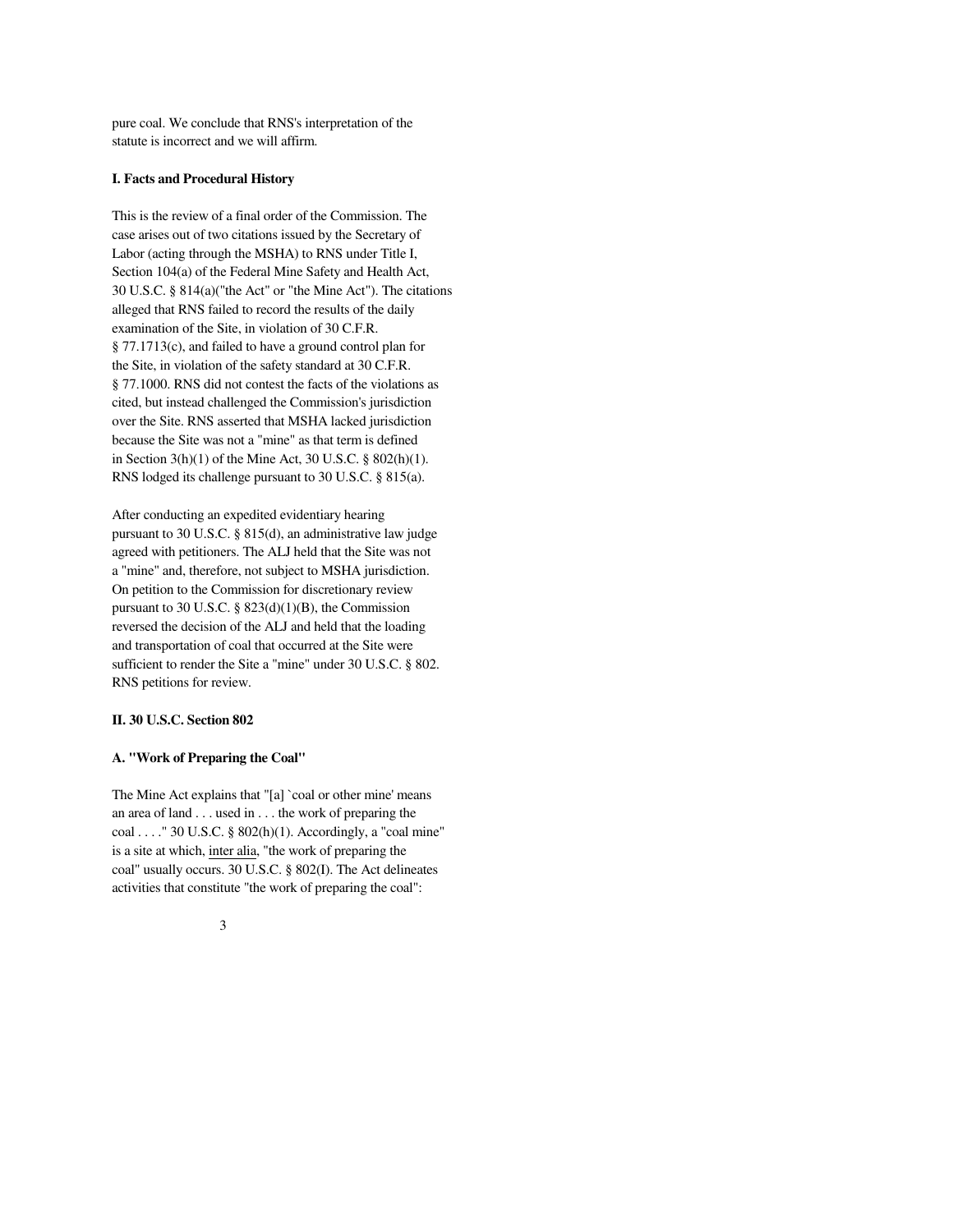`work of preparing the coal' means the breaking, crushing, sizing, cleaning, washing, drying, mixing, storing, and loading of bituminous coal, lignite, or anthracite, and such other work of preparing such coal as is usually done by the operator of the coal mine.

# Id.

Turning to the case law, in Pennsylvania Elec. Co. v. Federal Mine Safety and Health Review Comm'n ("Penelec"), we held that "the delivery of raw coal to a coal processing facility is an activity within the Mine Act, but not the delivery of completely processed coal to the ultimate consumer." 969 F.2d 1501, 1504 (3d Cir. 1992)(citing Stroh v. Director, Office of Workers' Comp. Progs., 810 F.2d 61, 64 (3d Cir. 1987)). See also Hanna v. Director, Office of Workers' Comp. Progs., 860 F.2d 88, 92-93 (3d Cir. 1988). In Stroh, we found that "shovel[ing coal] into [a] truck, and haul<sup>[ing]</sup> it to independently owned coal processing plants" was integral to the work of preparing the coal. Id. at 62. We further noted that the loaded coal's subsequent transportation over public roads did not alter its status as an activity that is part of the work of preparing the coal. Id. at 65.

Penelec applied a functional analysis, wherein the propriety of Mine Act jurisdiction is determined by the nature of the functions that occur at a site. That analysis has its roots in Wisor v. Director, Office of Workers' Comp. Progs., 748 F.2d 176, 178 (3d Cir. 1984), was applied in Stroh, 810 F.2d at 64, and has been adopted by the Fourth Circuit. See United Energy Servs., Inc. v. Federal Mine Safety & Health Admin., 35 F.3d 971, 975 (4th Cir. 1994).

In the instant case, loading, the principal function that occurs at the Site, is an activity specifically listed in the Act as constituting "the work of preparing the coal." 30 U.S.C. § 802(I). The petitioner asserts that the Commission mistakenly made a per se ruling that whenever loading is present at a site at which coal is handled, that site is a "mine." We do not find that the Commission has made such a per se ruling. Instead, the Commission took note that at the Site, coal is in fact loaded, at a place regularly used for that purpose, in preparation for further processing. The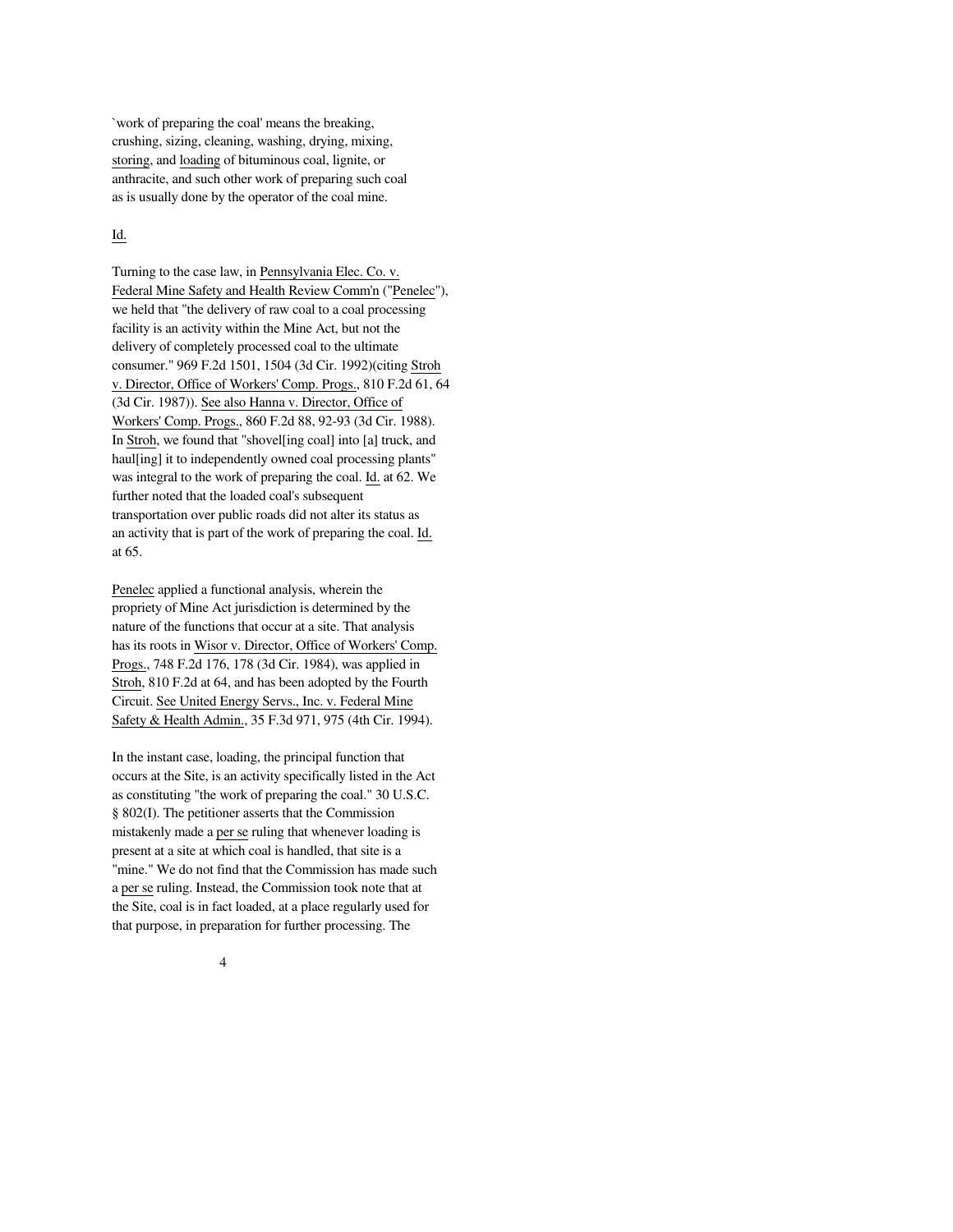Commission concluded that the plain meaning of the statute and the relevant case law made clear that these activities were sufficient to render the situs of these activities a "mine."1

1. We hold that the only reasonable interpretation of the Commission's holding in the instant case is that MSHA appropriately exercises jurisdiction over a location in which coal is loaded in preparation for further processing. In its decision, the Commission noted that the processing occurred at the Site "[p]ursuant to a long-term contract." App. at 524. The Commission also recited the relevant statutory language, "as is usually done by the operator of the coal mine." App. at 527. Further, the Commission framed the key question as "whether the few activities that do take place at the No. 15 pile are sufficient to bring that site under the jurisdiction of the Mine Act." App. at 528. In reviewing the propriety of MSHA jurisdiction, the Commission considered only the work that "is usually done by the operator of the coal mine," i.e., "loading." App. at 527. In short, the Commission found that a limited range of coal-processing activities regularly occurred at the Site. App. at 528. To paraphrase National R.R. Passenger Corp. v. Boston and Maine Corp., 503 U.S. 407, 420, 112 S.Ct. 1394, 1403 (1992), we believe that the Commission's failure to explicitly state in one sentence that the MSHA had jurisdiction because "loading" was the activity that "usually occurr[ed]" at the Site "does not require a remand under those circumstances."

\_\_\_\_\_\_\_\_\_\_\_\_\_\_\_\_\_\_\_\_\_\_\_\_\_\_\_\_\_\_\_\_\_\_\_\_\_\_\_\_\_\_\_\_\_\_\_\_\_\_\_\_\_\_\_\_\_\_\_\_\_\_\_\_\_

We further note that Justice Frankfurter explained in Securities and Exch. Comm'n v. Chenery Corp., 318 U.S. 80, 88, 63 S.Ct. 454, 459 (1943), that the Court's concern in that case was that federal courts not "intrude upon the domain which Congress has exclusively entrusted to an administrative agency" in situations where"an order is valid only as a determination of policy or judgment which the agency alone is authorized to make and which it has not made." In the instant case, no factual or other determination that Congress sought to "exclusively entrust" to the Commission is being intruded upon by the courts. Rather, 30 U.S.C. § 816(a), "Judicial Review of Commission Orders," specifically explains that

the court shall have exclusive jurisdiction of the proceeding and the questions determined therein, and shall have the power to make and enter upon the pleadings, testimony, and proceedings set forth in such record a decree affirming, modifying, or setting aside, in whole or in part, the order of the Commission and enforcing the same to the extent that such order is affirmed or modified. . . . The findings of the Commission with respect to questions of fact, if supported by substantial evidence on the record considered as a whole, shall be conclusive.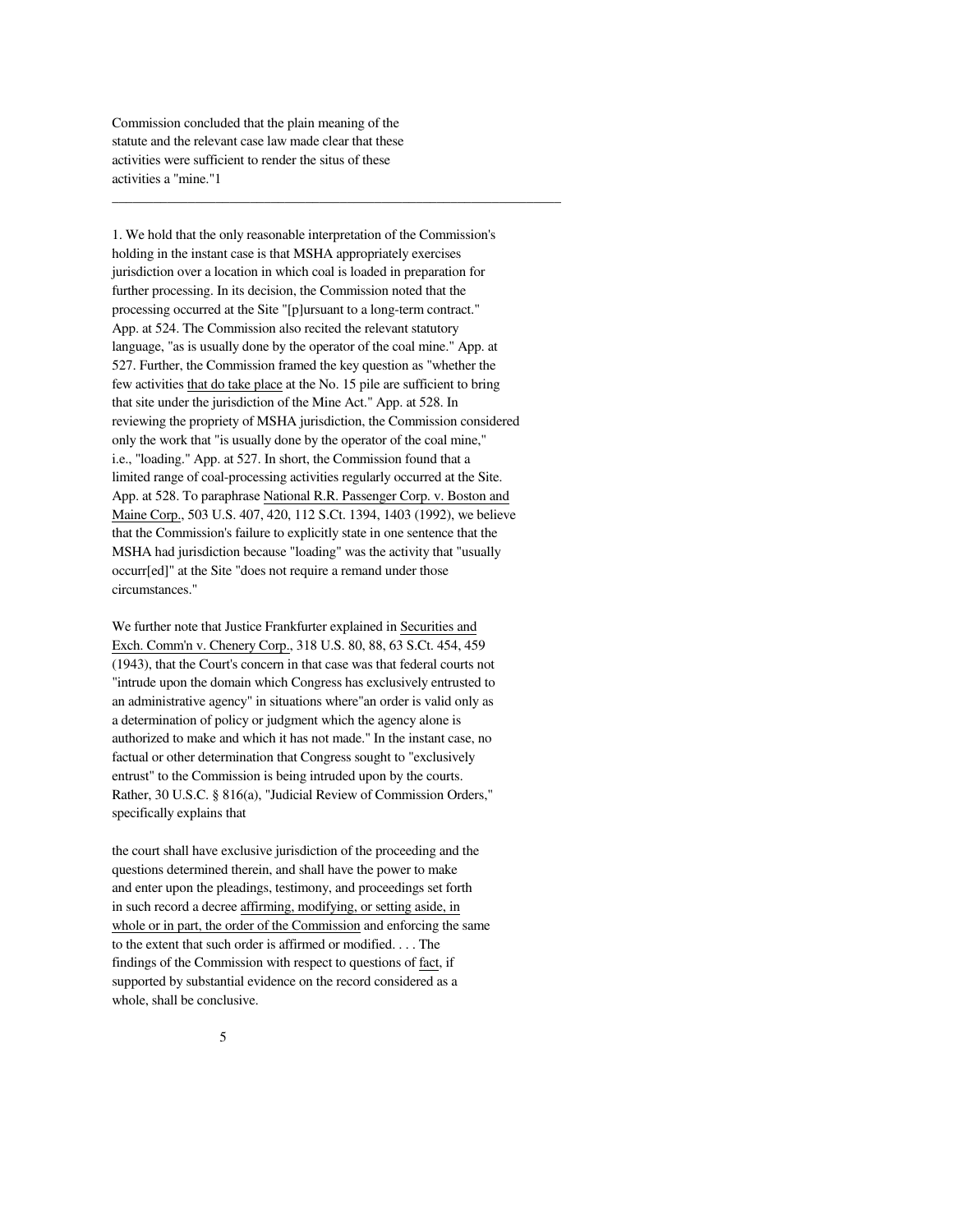The Commission was cognizant that the coal refuse is loaded at the Site for delivery to "the Cambria Co-Generation Facility (Cambria) in Ebensburg, Pennsylvania, which generates electricity and steam. The material supplied by RNS to Cambria is broken and sized at Cambria's facility." Op. of the ALJ, RNS App. at 7. The coal is delivered from the Site to Cambria, where it is further prepared before reaching a form useable by its ultimate consumer. The storage and loading of the coal is a critical step in the processing of minerals extracted from the earth in preparation for their receipt by an end-user, and the Mine Act was intended to reach all such activities. Moreover, as the Commission noted, we have already adjudicated the activities that occur at the Cambria plant to be "the work of preparing the coal." Air Products & Chemicals, Inc. v. Secretary of Labor, Mine Safety and Health Admin., 15 F.M.S.H.R.C. 2428 (Dec. 1993), aff'd, 37 F.3d 1485 (3d Cir. 1994). It follows logically that the handling of the coal at the Site in order that it may be readied for subsequent processing at Cambria also constitutes "the work of preparing the coal."

The list of items indicative of "the work of preparing the coal" enumerated in the Mine Act is by no means exclusive. This is demonstrated by the additional phrase "and such other work of preparing such coal as is usually done by the operator of the coal mine." It is noteworthy that this sentence does not say, "[work] usually done by the operator of a coal mine," as RNS states in its brief. RNS Br. at 15 (emphasis added). If it did, one might have to compare the activities at the alleged coal mine with those of a typical, paradigmatic, "usual" coal mine. The sentence as it actually appears in the statute, however, does not help RNS. It simply explains that the work of the coal mine is the work that is usually done in that particular place. The fact that the Site is perhaps an unconventional coal mine does not defeat its status as a coal mine for the purposes of section 802.

# **B. Purity of the Coal**

With regard to the issue of whether the mineral composite removed from the Site is in fact coal, the ALJ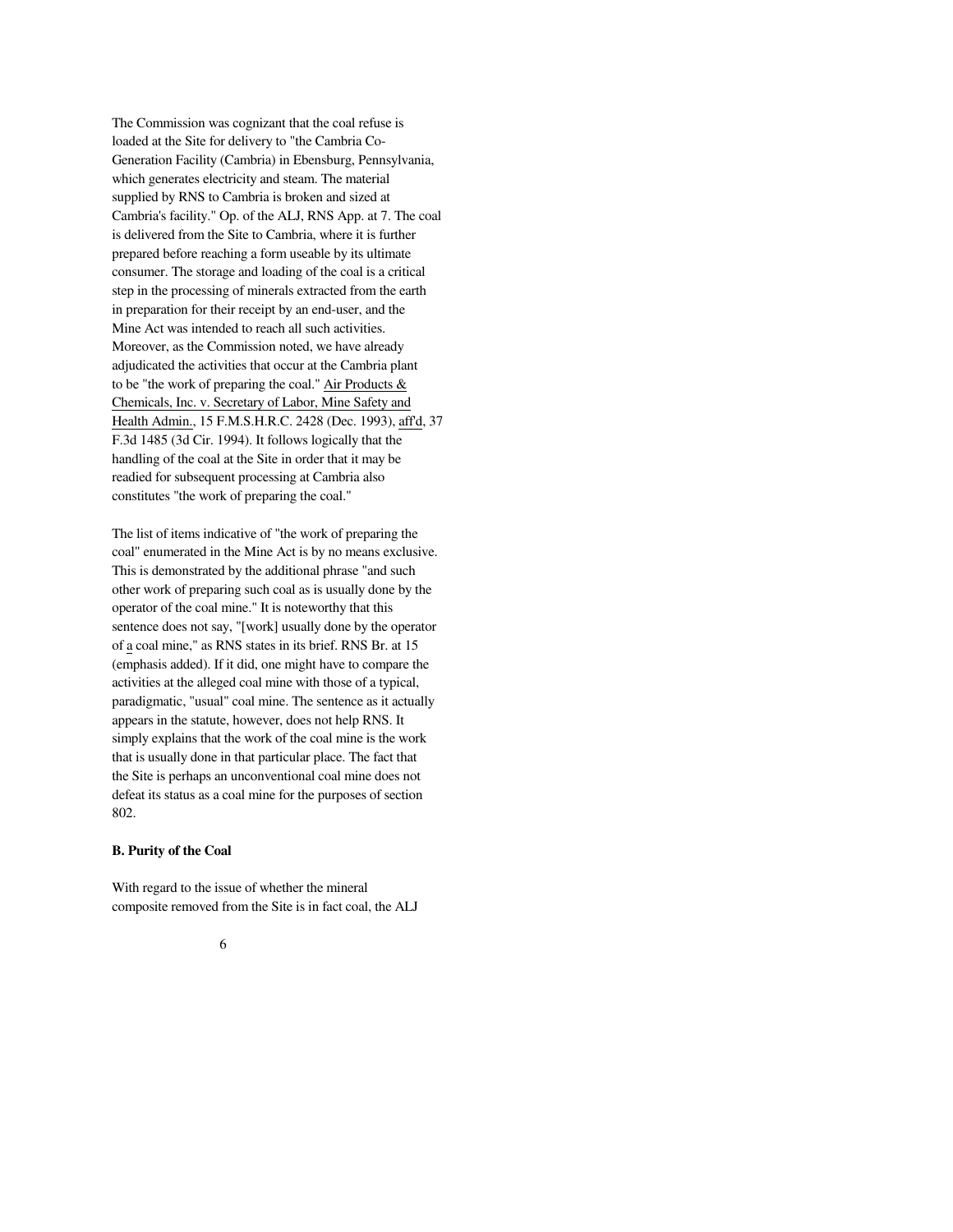made a factual finding that "[t]esting of material removed from the pile indicates that it shows the characteristics of coal." Op. of the ALJ, RNS App. at 8. We have no reason to believe that the ALJ's findings were clearly erroneous.

In addition, the statute gives no indication that it is concerned only with coal in forms that are pure or nearly so. The statute regulates "coal or other mines," so it plainly is not concerned solely with traditional coal. 30 U.S.C. § 802(h)(1). In Marshall v. Stoudt's Ferry Preparation Co., 602 F.2d 589, 592 (3d Cir. 1979), we held that the operations of a preparation company that separated a lowgrade fuel from sand and gravel that had been dredged from a riverbed came within the Act. It was immaterial that the company processed "dredged refuse": "[T]he company's process of separating from the dredged refuse a burnable product . . . which was then sold as a low-grade fuel," placed that work within the definition of "coal preparation" and thus made the operation a "mine." Id.

#### **C. "Coal or Other Mine"**

In section  $802(h)(1)$ , "coal or other mine" is defined directly:

(A) an area of land from which minerals are extracted in nonliquid form . . . , (B) private ways and roads appurtenant to such area, and (C) lands, excavations, underground passageways, shafts, slopes, tunnels, and workings, structures, facilities, equipment, machines, tools, or other property including impoundments, retention dams, and tailings ponds, on the surface or underground, used in, or to be used in, or resulting from, the work of extracting such minerals from their natural deposits in nonliquid form, or if in liquid form, with workers underground, or used in, or to be used in, the milling of such minerals, or the work of preparing coal or other minerals, and includes custom coal preparation facilities. In making a determination of what constitutes mineral milling for purposes of this chapter, the Secretary shall give due consideration to the convenience of administration resulting from the delegation to one Assistant Secretary of all authority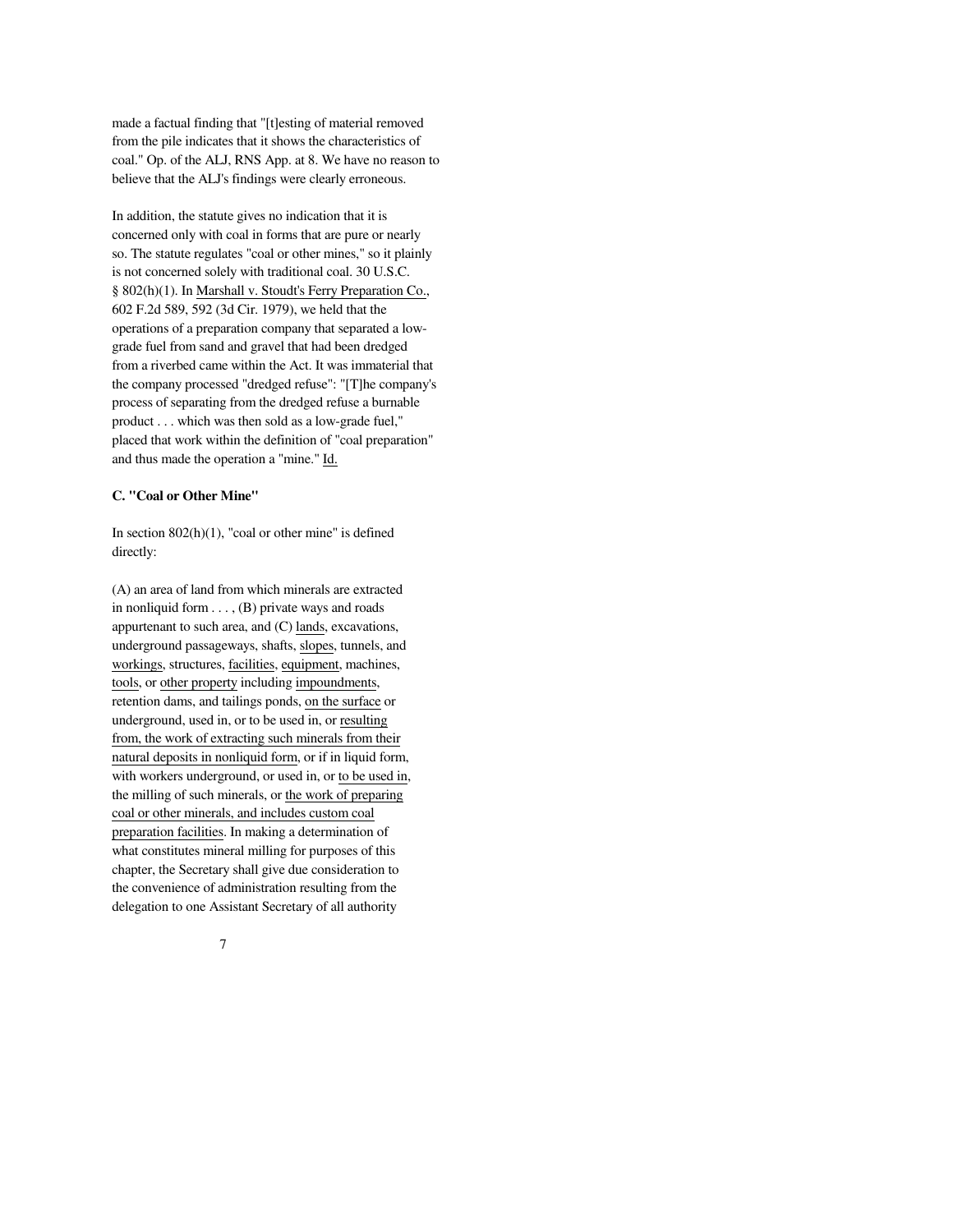with respect to the health and safety of miners employed at one physical establishment.

(emphasis added).

We find that this section is so expansively worded as to indicate an intention on the part of Congress to authorize the Secretary to assert jurisdiction over any lands integral to the process of preparing coal for its ultimate consumer.2 As the Commission noted in its decision reversing the ALJ, "[t]he definitions of coal mine and coal preparation in sections 3(h) and 3(I) [codified at 30 U.S.C. §§ 802(h)(1) and (I)] are `broad[,]' `sweeping,' and `expansive.' " RNS App. at 17 (quoting Stoudt's Ferry, 602 F.2d at 591-92). Since the Site was used in preparing the coal for its further processing at the Cambria plant, the activity was within the sweep of the statute.

The Site seems to be specifically described in the statute by such words as "impoundments" (storage facilities), and "custom coal preparation facilities," since it serves a specialized purpose in a larger coal-processing operation. The sweeping inclusion of "lands," "slopes," and "other property" further indicates Congress's plain intention that the Commission have broad jurisdiction over locations at which coal is processed.

Finally, we note that the Site may independently fall under the jurisdiction of the MSHA as a "land $[ \ ] \dots$ resulting from[ ] the work of extracting such minerals from their natural deposits in nonliquid form . . . ." 30 U.S.C.

2. The dissent, with its "basement bin" example, overlooks our holding (in the instant case and prior cases) that the MSHA has jurisdiction only over locations in which, inter alia, coal undergoes processing that prepares the coal for its ultimate use. See also Penelec, 969 F.2d at 1504 ("the delivery of completely processed coal to the ultimate consumer" is not "an activity within the Mine Act"); Stroh, 810 F.2d at 64 (for jurisdiction to attach, the coal at issue must not yet be "a finished product in the stream of commerce". For purposes of determining MSHA jurisdiction under 30 U.S.C. § 802(i), therefore, the "work of preparing such coal as is usually done by the operator of the coal mine" cannot include the handling of coal that is in finished form and in the possession of its ultimate consumer, as it would be in the dissent's "basement bin."

\_\_\_\_\_\_\_\_\_\_\_\_\_\_\_\_\_\_\_\_\_\_\_\_\_\_\_\_\_\_\_\_\_\_\_\_\_\_\_\_\_\_\_\_\_\_\_\_\_\_\_\_\_\_\_\_\_\_\_\_\_\_\_\_\_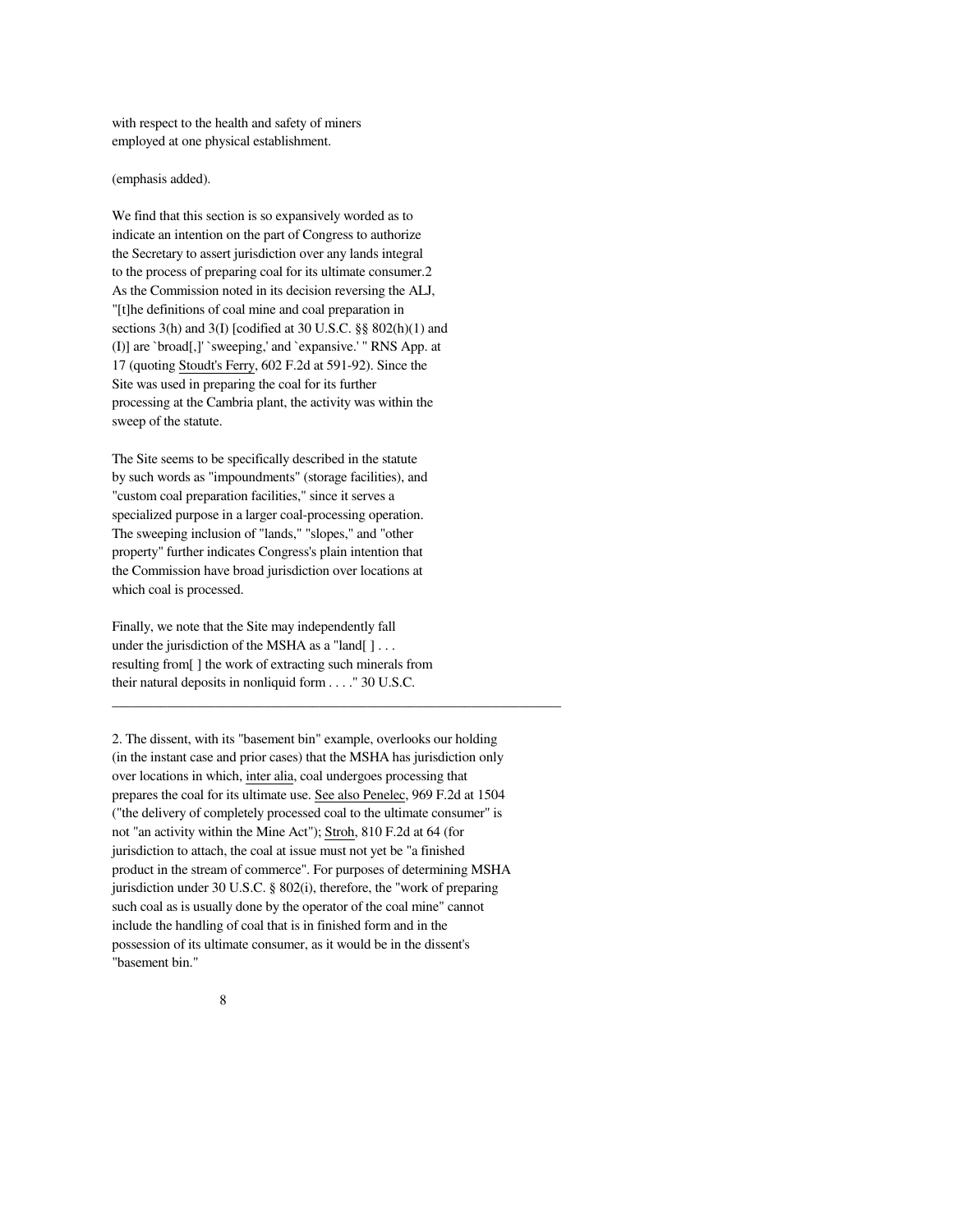§ 802(h)(1). The Secretary has not raised this argument on appeal, however, and we leave its adjudication for another day.

# **D. Purposes of the Act**

When reading the Act, we are mindful that "[t]he canons of statutory construction teach us to construe such remedial legislation broadly, so as to effectuate its purposes." Stroh, 810 F.2d at 63. As set forth in section 101, "Congressional findings and declaration of purpose," the Mine Act was passed in large part to bolster the powers of the federal government to regulate the effects of mining operations on health and safety:

Congress declares that--

(a) the first priority and concern of all in the coal or other mining industry must be the safety and health of its most precious resource--the miner. . . .

(g) it is the purpose of this chapter  $(1) \dots$  to direct the . . . Secretary of Labor to develop and promulgate improved mandatory health or safety standards to protect the health and safety of the Nation's coal or other miners; (2) to require that each operator of a coal or other mine and every miner in such mine comply with such standards . . . .

#### 30 U.S.C. § 801.

Congress was sufficiently concerned about the health and safety conditions at mines that, as was stated in Air Products, "[u]nder the Mine Act, enforcement is not left to the MSHA's discretion. Section 103(a) [codified at 30 U.S.C. § 813(a)] requires the agency to inspect all surface mines in their entirety at least twice a year." 15 F.M.S.H.R.C. at 2436 n.2. (Commissioner Doyle, concurring).

In the instant case, the Commission has legitimate concerns about worker safety and health at the Site. True potential hazards arise from the fact that part of the Site is banked; there are concerns about fire safety and the composition and circulation of dust at the Site. Tripping and stumbling are additional hazards. Audio Tape of Oral

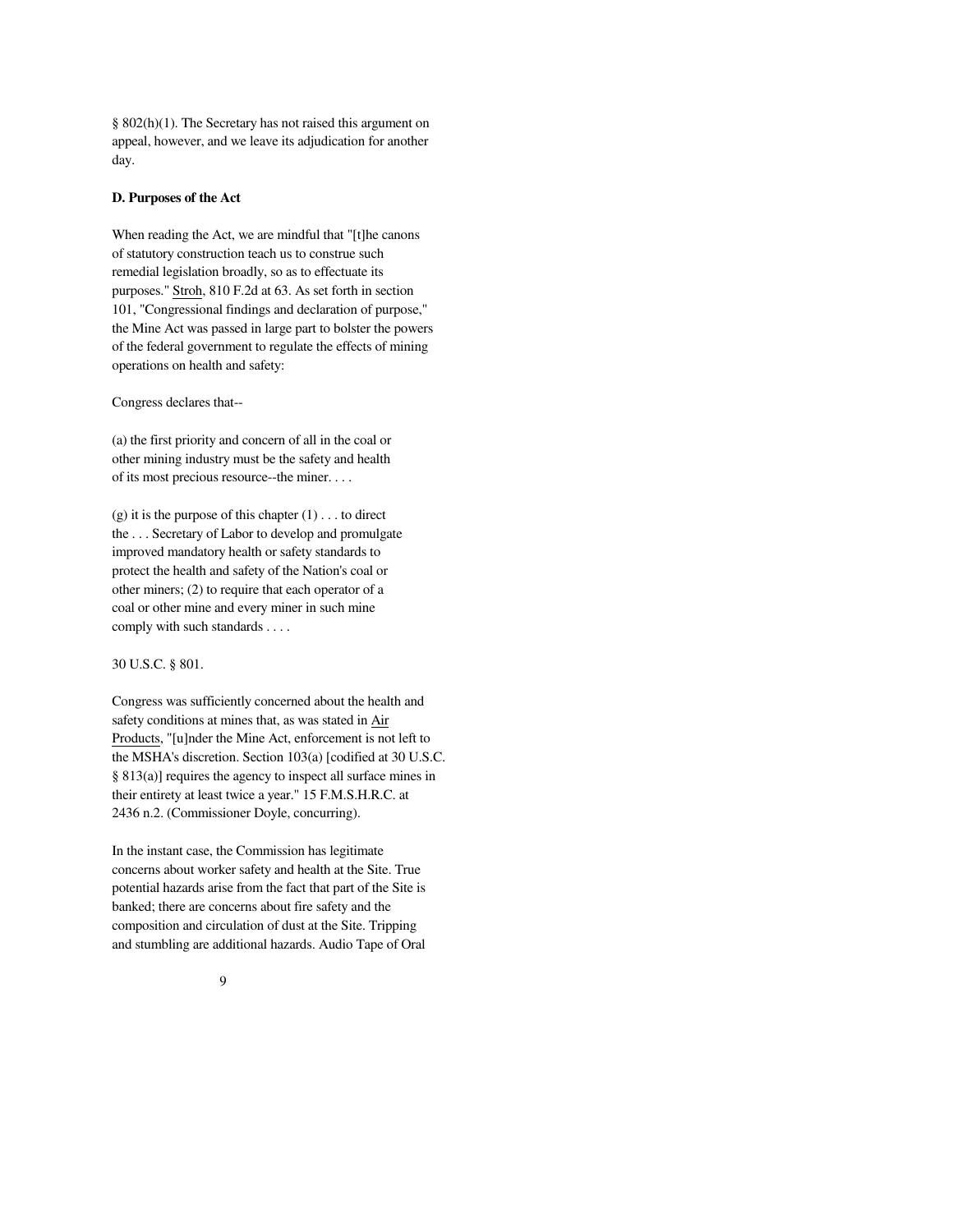Argument (Jan. 6, 1997)(on file with the Clerk, U.S. Court of Appeals for the Third Circuit).

Guided by the declaration of purpose in section 101 and the need to read remedial statutes broadly, we do not read this statute to be facially ambiguous concerning the propriety of the Commission's jurisdiction over the Site. The plain meaning of the statute is evident on its face. To upset this plain meaning by appealing to an extrinsic source, appellants must carry a high burden: "[C]lear statutory language place[s] an extraordinarily heavy burden on the party who seeks to vary it by reference to legislative history." Paskel v. Heckler, 768 F.2d 540, 543 (3d Cir. 1985). See also Garcia v. United States, 469 U.S. 70, 75, 105 S.Ct. 479, 482 (1984)("[O]nly the most extraordinary showing of contrary intentions" justifies altering the plain meaning of a statute.).

Here, a look at the legislative history does not bolster appellant's position; on the contrary, it confirms the position of the Secretary of Labor. The Senate report indicates that a principal reason for passing the Act and amending the predecessor Coal Act was to expand jurisdiction:

[I]ncluded in the definition of `mine' are lands, excavations, shafts, slopes, and other property, including impoundments, retention dams, and tailings ponds. These latter were not specifically enumerated in the definition of mine under the [predecessor] Coal Act. It has always been the Committee's express intention that these facilities be included in the definition of mine and subject to regulation under the Act, and the Committee here expressly enumerates these facilities within the definition of mine in order to clarify its intent. . . . [The Committee is greatly concerned that [at the time of a recent accident affecting an unstable dam] the scope of the authority of the Bureau of Mines . . . was questioned. Finally, the structures on the surface or underground, which are used or are to be used in or resulting from the preparation of the extracted minerals are included in the definition of `mine'. The Committee notes that there may be a need to resolve jurisdictional conflicts, but it is the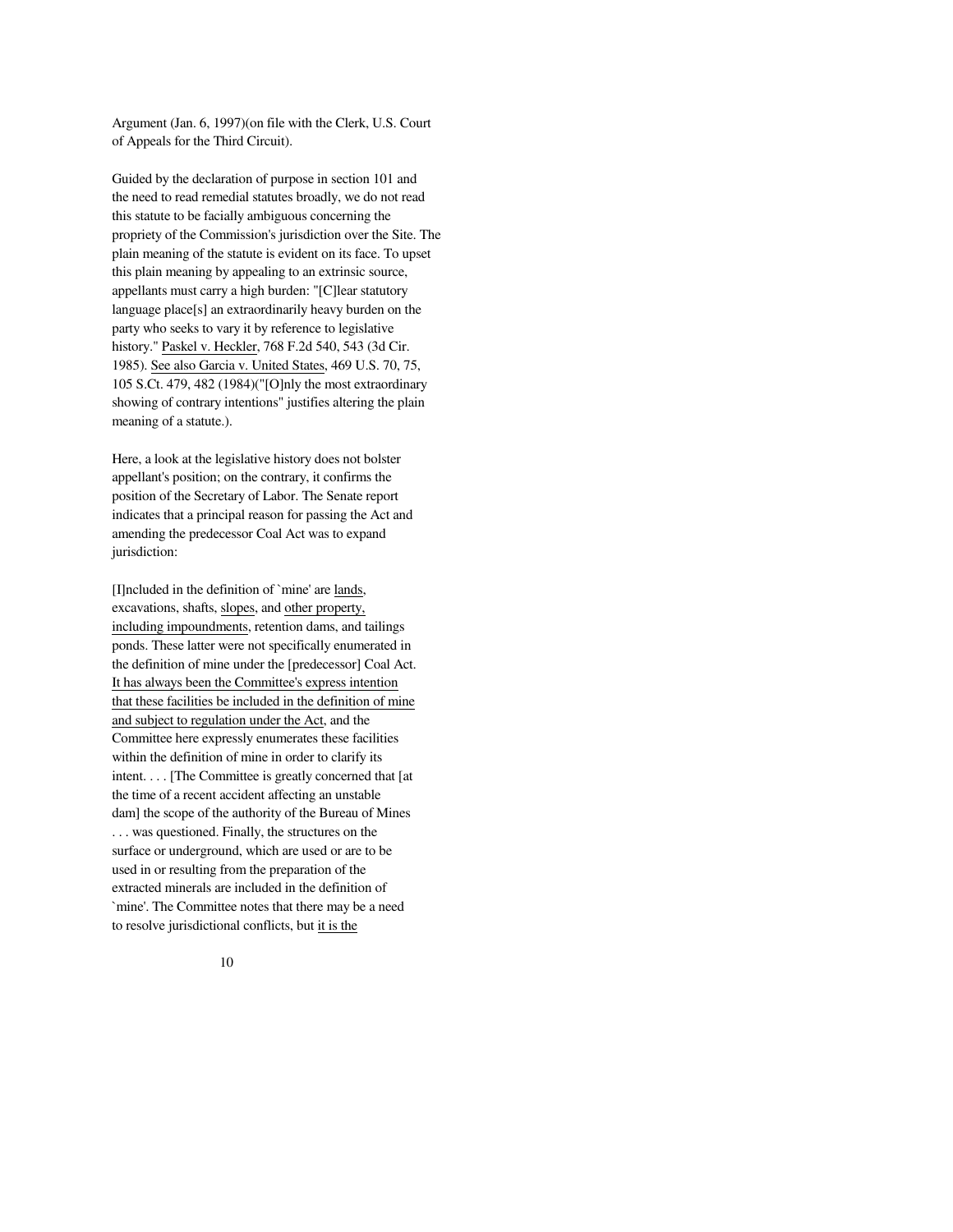Committee's intention that what is considered to be a mine and to be regulated under this Act be given the broadest possibl[e] interpretation, and it is the intent of this Committee that doubts be resolved in favor of inclusion of a facility within the coverage of the Act.

S.Rep. No. 95-181, at 14 (1977), reprinted in 1977 U.S.C.C.A.N. 3401, 3414 (emphasis added).

We conclude, therefore, that the legislative history clearly shows that expansive jurisdiction was intended.

# **III. Conclusion**

It is clear to us that the April 22, 1996, decision of the Commission is in accord with the intent of Congress. For the foregoing reasons, the Petition for Review of the Order of the Federal Mine Safety and Health Review Commission will be denied.

Costs taxed against petitioner.

$$
11\,
$$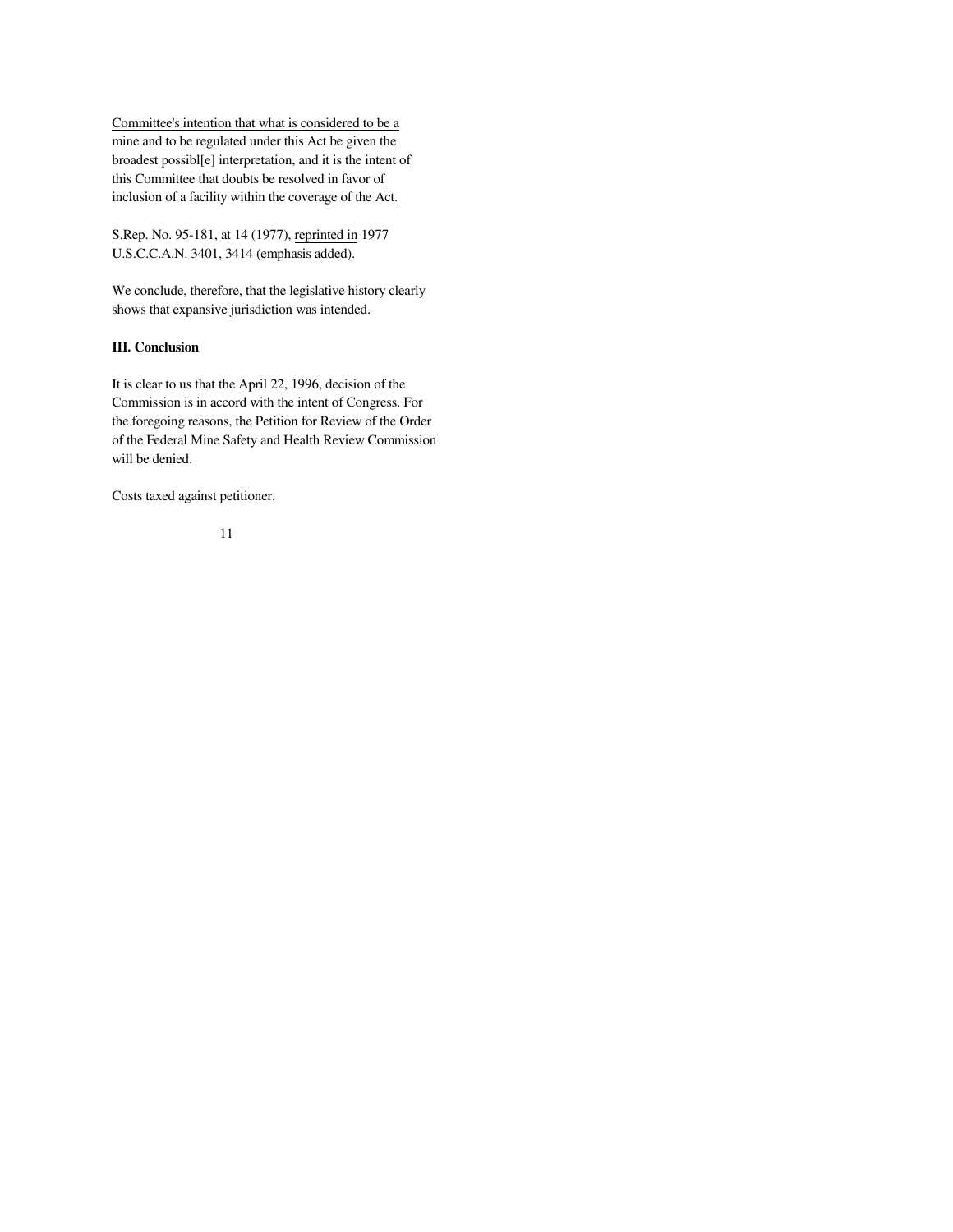#### ALITO, Circuit Judge, dissenting:

As I interpret the decision of the Federal Mine Safety and Health Review Commission, it held that RNS was engaged in the "work of preparing the coal" at the site in question because RNS there performed one of the specific activities listed in 30 U.S.C. § 802(i). The majority does not share the Commission's view that the mere performance of any listed specific activity suffices. Rather, the majority holds that RNS was engaged in the "work of preparing the coal" at the site because it there performed a listed activity on a regular basis. I disagree with both the Commission's and the majority's view of the law. But even if the majority's view of the law is correct, the rule of SEC v. Chenery, 318 U.S. 80 (1943), mandates a remand to the Commission. I therefore dissent from the majority's denial of review.

#### I.

The Secretary's exercise of jurisdiction was proper if RNS was engaged at the site in "the work of preparing coal." 30 U.S.C. § 802(h)(1). Title 30 U.S.C. § 802(i) defines the "work of preparing the coal" as "the breaking, crushing, sizing, cleaning, washing, drying, mixing, storing, and loading of bituminous coal, lignite, or anthracite, and such other work of preparing such coal as is usually done by the operator of the coal mine." It is undisputed that RNS "loaded" coal at the site for transportation to the Cambria facility.

In my view, the Commission believed that it was required by our decision in Pennsylvania Electric Co. v. FMSHRC, 969 F.2d 1501 (3d Cir. 1992) ("Penelec"), to hold that RNS was engaged in the "work of preparing the coal" at the site if RNS performed at the site any of the activities listed in 30 U.S.C. § 802(i), regardless of the circumstances. The Commission held that "[u]nder the functional analysis of Penelec, each of the activities listed in [§ 802(i)] subjects anyone performing that activity to the jurisdiction of the Mine Act . . . ." (App. 18a-19a) (emphases added) (quoting Air Products and Chemicals, Inc. v. Secretary of Labor, MSHA, 15 FMSHRC 2428, 2435, 1993 WL 525480, aff'd, 37 F.3d 1485 (3d Cir. 1994) (Table)). The Commission did not ask whether RNS loaded coal on one occasion or on a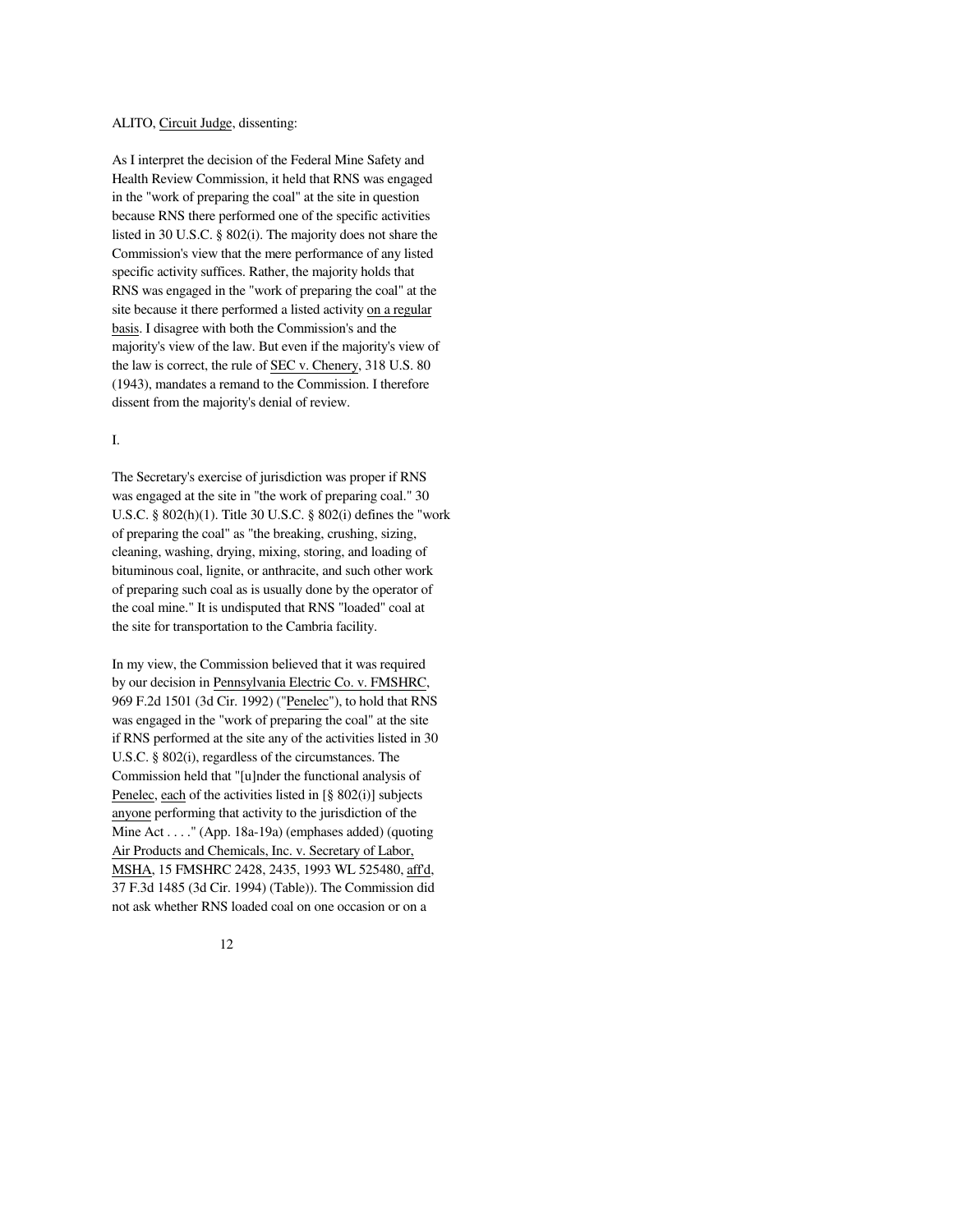daily basis, or whether such loading was the type of "work of preparing such coal as is usually done by the operator of the coal mine." The Commission's decision was based solely on the fact that RNS loaded coal at the site. Indeed, the Commission noted that RNS's activities were "de minimis," App. 19a; one of the five members expressly stated that she concurred "solely because [she was] constrained to [do so] by the opinion" of this court in Penelec (App. 21a); and another member "question[ed] the wisdom of MSHA's expenditure of scarce government resources to inspect a pile of coal waste that has lain dormant for decades where the only activities are loading and hauling to a power plant for further processing." (App. 19a)

The Commission's belief that anyone who performs any listed activity under any circumstances is subject to MSHA jurisdiction becomes even clearer when one examines Air Products, the case that the Commission quoted in articulating its holding in the instant case. See App. 19a. In Air Products, the Commission held that a company was engaged in "the work of preparing coal" because it "perform[ed] some of the coal preparation activities listed in [§ 802(i)]." 15 FMSHRC at 2431. One member stated that she was constrained to concur by Penelec, which she interpreted to mean that "each of the activities listed in [§ 802(i)] wherever and by whomever performed and irrespective of the nature of the operation, subjects anyone performing that activity to the jurisdiction of the Mine Act . . . ." Id. at 2435 (emphasis added). A dissenting member would have rejected Penelec, which she viewed as holding that "a coal consumer becomes a coal preparation facility . . . by engaging in any of the activities listed in [§ 802(i)]. . . . The Third Circuit's decision in effect requires MSHA to inspect all facilities performing any of the coal preparation activities listed under [§ 802(i)]." Id. at 2437-38.

As I explain below, I disagree with the Commission's interpretation of Penelec. For present purposes, however, the important point is that the majority disagrees with the Commission's view of the law as well. Rather than holding, as the Commission did, that the mere performance of any listed activity is sufficient to subject anyone performing it to the Mine Act, the majority interprets the "as is usually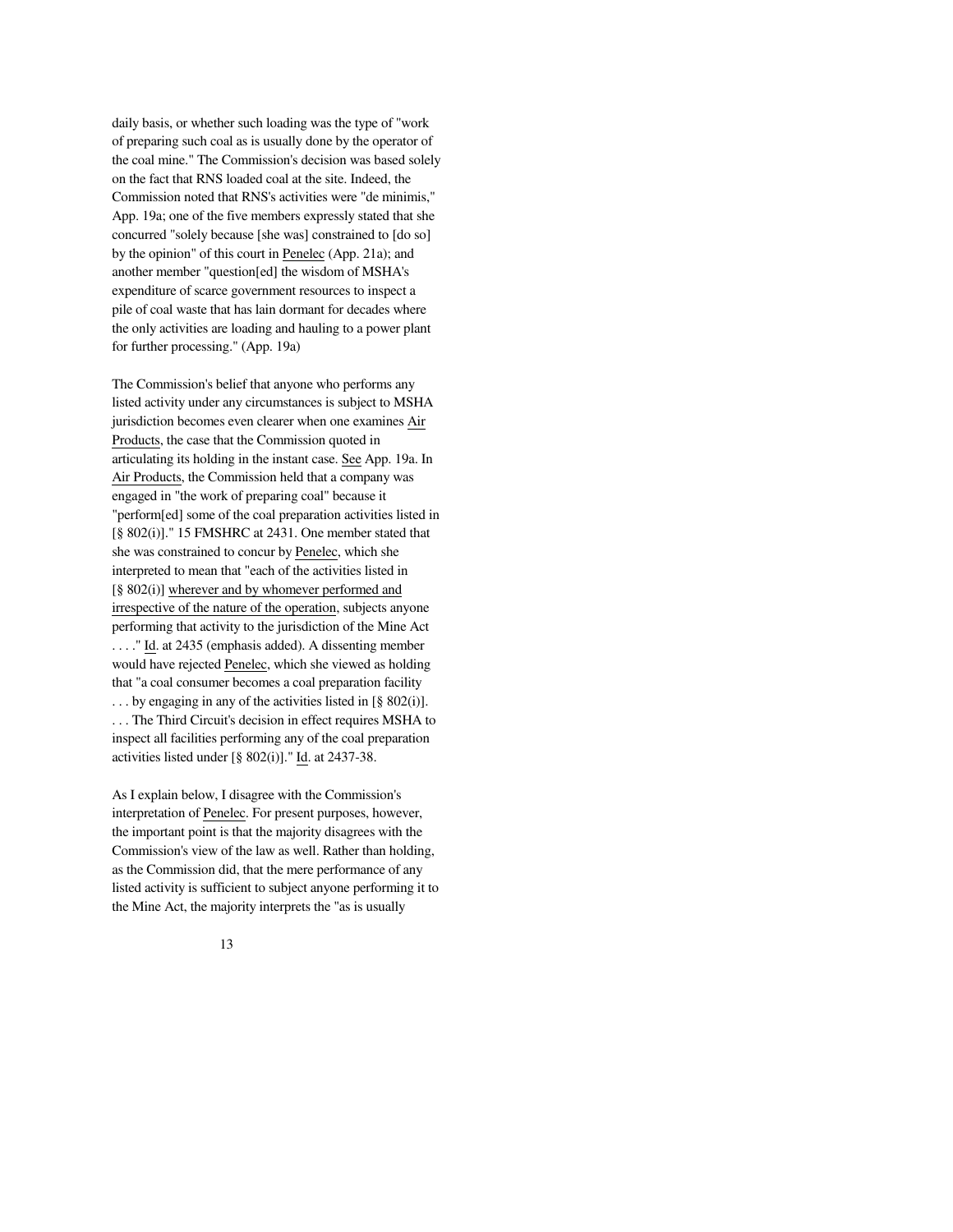done" clause to require that such activity "usually occur[ ]" at the site in question. Maj. Op. at 3. In the majority's view, the "as is usually done" clause "explains that the work of the coal mine is the work that is usually done in that particular place." Maj. Op. at 6. The majority thus relies on the fact that "at the Site, coal is in fact loaded, at a place regularly used for that purpose . . . ." Maj. Op. at 4 (emphasis added).

Whether or not this is the correct interpretation of the "as is usually done" clause (I believe it is not), it is not the interpretation upon which the Commission relied. As a court reviewing the decision of an administrative agency, we may not uphold the Commission's decision "on grounds other than those relied upon by the agency." National Railroad Passenger Corp. v. Boston and Maine Corp., 503 U.S. 407, 420 (1992) (citing SEC v. Chenery Corp., 318 U.S. 80, 88 (1943)). If the Commission reached a result that we believe to be correct, but relied upon an incorrect view of the law in so deciding, we are obligated to remand to allow the Commission to reconsider its decision under the correct legal standard. E.g., Slaughter v. NLRB, 794 F.2d 120, 128 (3d Cir. 1986).

Here, in order to escape Chenery, the majority mischaracterizes the Commission's decision. The majority notes that RNS "asserts that the Commission mistakenly made a per se ruling that whenever loading is present at a site at which coal is handled, that site is a mine." Maj. Op. at 4. This is, in fact, RNS's principal argument. The majority then declares that "[w]e do not find that the Commission has made such a per se ruling. Instead, the Commission took note that at the Site, coal is in fact loaded, at a place regularly used for that purpose ...." Maj. Op. at 4. This is simply wrong: the Commission did not even hint that its decision was based to any extent on the fact that loading regularly occurred at the site.1 As I

1. The majority points out (Maj. Op. at 5 n.1) that the Commission noted that RNS had entered into a "long-term contract." It is plainly unreasonable to read this passing reference to mean that the Commission's decision rested on the fact that loading occurred regularly at the site.

\_\_\_\_\_\_\_\_\_\_\_\_\_\_\_\_\_\_\_\_\_\_\_\_\_\_\_\_\_\_\_\_\_\_\_\_\_\_\_\_\_\_\_\_\_\_\_\_\_\_\_\_\_\_\_\_\_\_\_\_\_\_\_\_\_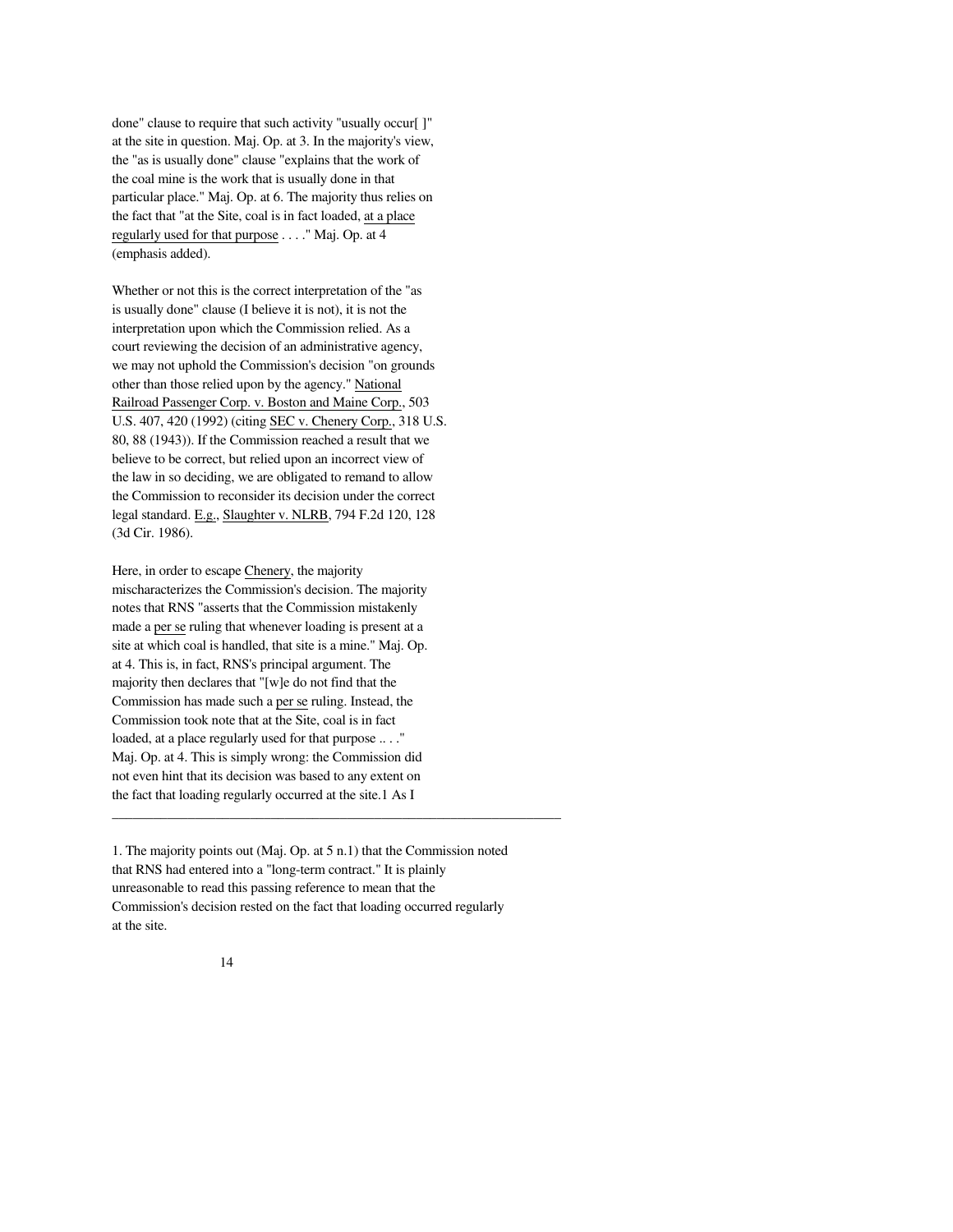explained above, the Commission based its decision on the bare fact that RNS performed a listed activity at the site. In finding MSHA jurisdiction, the Commission gave no indication that it believed that anything other than that bare fact was required.

I therefore believe that the majority opinion denies RNS's petition for a reason not relied upon by the Commission. Because this court lacks the power to do what the majority has done, I would be obligated to dissent even if I agreed with the majority's view of the law.2

#### II.

In addition to diverging improperly from the Commission's rationale, the majority's holding is incorrect

2. This is not a case in which the Commission came to "a conclusion to which it was bound to come as a matter of law, albeit for the wrong reason." See e.g., United Video, Inc. v. Federal Communications Commision, 890 F.2d 1173, 1190 (D.C. Cir. 1989). In order to uphold MSHA jurisdiction under the majority's interpretation, a determination must be made that loading is "usually" done at the site in question. It may well be that loading occurred at the site with some frequency from May 1995 through June 16, 1995, when the challenged citations were issued, but I cannot say based on the record that the Commission was bound to come to the conclusion that loading was an activity "usually" done at the site. We do not know for sure what occurred between May 1995 and June 16, 1995; nor is it clear that the Commission would be bound to limit its consideration to this brief period. That the agency would most likely reach the same decision on remand is no reason not to follow Chenery and its progeny. As we explained in Slaughter:

\_\_\_\_\_\_\_\_\_\_\_\_\_\_\_\_\_\_\_\_\_\_\_\_\_\_\_\_\_\_\_\_\_\_\_\_\_\_\_\_\_\_\_\_\_\_\_\_\_\_\_\_\_\_\_\_\_\_\_\_\_\_\_\_\_

Where the agency has rested its decision on an unsustainable reason, the court should generally reverse and remand even though it discerns a possibility, even a strong one, that by another course of reasoning the agency might come to the same result. . . . [T]he process, even though it may appear wasteful as regards the case at hand, is important for the proper execution of the legislative will, since proceeding on the right path may require or at least permit the agency to make qualifications and exceptions that the wrong one would not.

794 F.2d at 128 (quoting Friendly, Chenery Revisited: Reflections on Reversal and Remand of Administrative Orders, 1969 Duke L.J. 197, 222-23).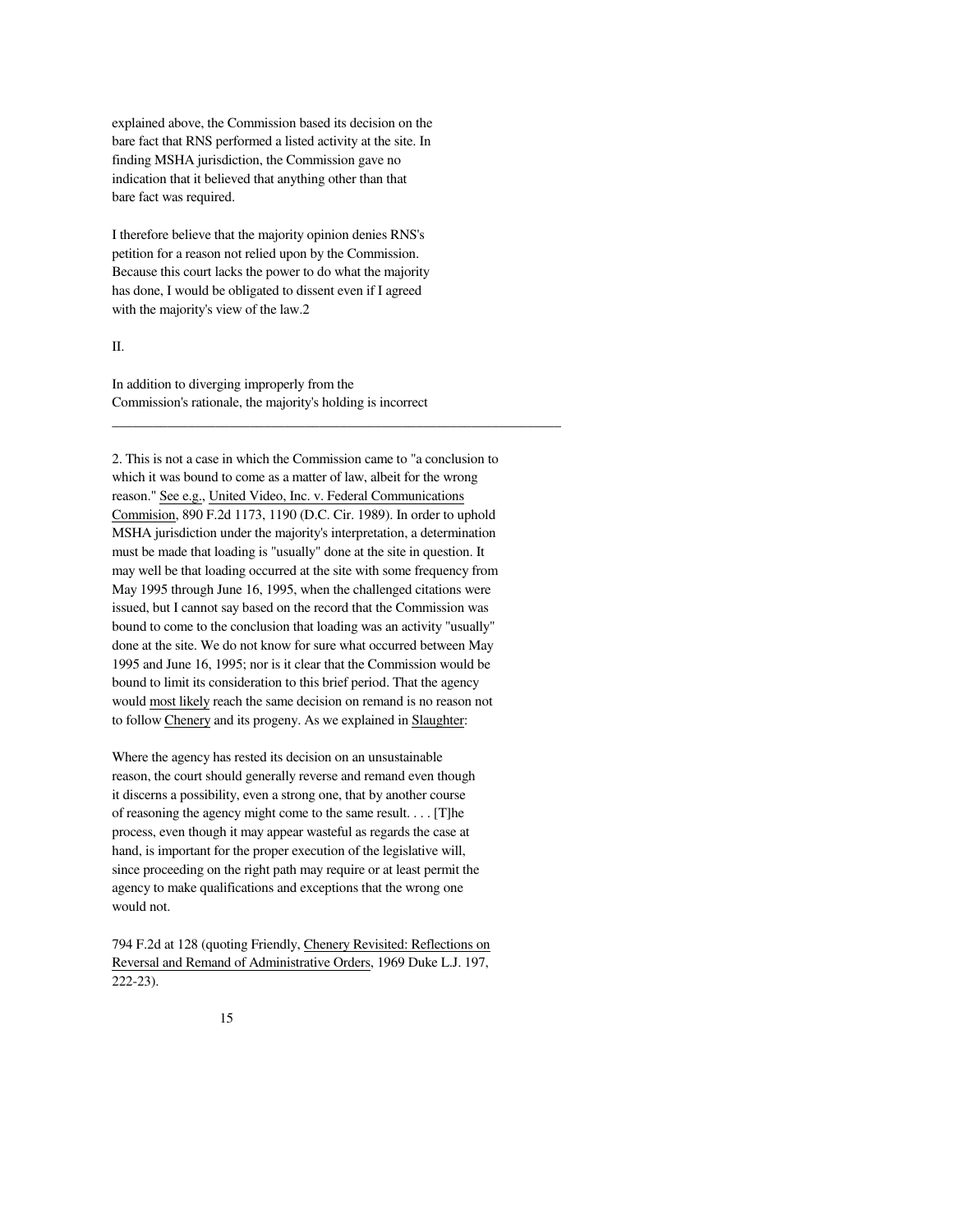on its own terms. As previously noted, the site at issue was a "mine" if RNS was there engaged in "the work of preparing coal," 30 U.S.C. § 802(h)(1), which is defined to mean:

the breaking, crushing, sizing, cleaning, washing, drying, mixing, storing, and loading of bituminous coal, lignite, or anthracite, and such other work of preparing such coal as is usually done by the operator of the coal mine.

#### 30 U.S.C. § 802(i).

In interpreting this definition, it is important to decide whether the "as is usually done" clause modifies only the phrase that it immediately follows ("such other work of preparing such coal") or whether it also modifies all of the numerous specific activities ("breaking, crushing, sizing," etc.) that come before. It seems to me that the most natural reading of the language of this provision is that the "as is usually done" clause modifies only the phrase"such other work of preparing such coal," but this interpretation would extend MSHA jurisdiction to unreasonable lengths. For example, under this interpretation "storing" coal would always constitute the "work of preparing the coal," and therefore any site where "storing" occurred (including, presumably, any basement with a coal bin) would be a "mine" subject to MSHA jurisdiction. The MSHA would be required to inspect the basement twice per year (and could do so without a warrant). See 30 U.S.C. §§ 813(a), 814(d); Donovan v. Dewey, 452 U.S. 594 (1981). Such a result would, in my view, be "demonstrably at odds" with congressional intent. Griffin v. Oceanic Contractors, Inc., 458 U.S. 564, 571 (1982). Indeed, even the Secretary acknowledges that MSHA jurisdiction does not extend this far. See Sec'y Br. at 12 n.3 ("to establish coal preparation activity . . . every . . . activity specifically enumerated in  $[\S 802(i)]$  must be activity `such as is usually done by the operator of a coal mine.' "). See also id. at 13.

In addition, interpreting the "as is usually done" clause as modifying only the phrase "such other work of preparing the coal" would lead to results that conflict with our prior cases. It is well settled in this circuit and elsewhere that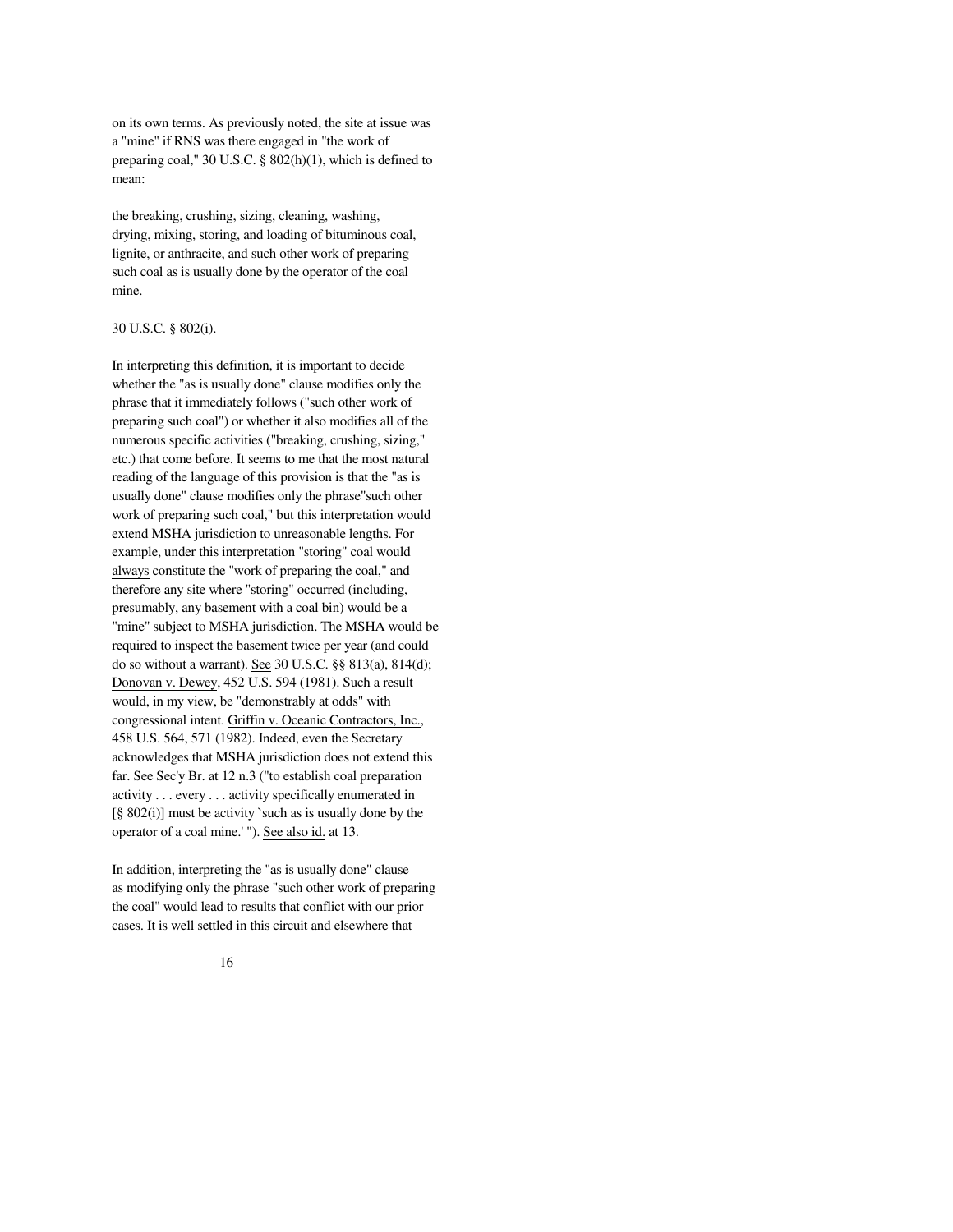"the delivery of completely processed coal to the ultimate consumer" does not fall within the Act. Penelec, 969 F.2d at 1504 (citing Stroh v. Director, OWCP, 810 F.2d 61, 64 (3d Cir. 1987)). Accord United Energy Services, Inc. v. Fed. Mine Safety & Health Adm., 35 F.3d 971, 975 (4th Cir. 1994). But this proposition cannot stand if the mere performance of any activity listed in § 802(i) is enough to bring the site within MSHA jurisdiction. As noted, "storing" is among the specific activities listed, and ultimate consumers who receive deliveries of fully processed coal almost always store at least some of that coal before burning it. It is noteworthy that the Secretary appears to recognize the danger of such a conflict. Her brief expressly requests the adoption of a rule of law limiting § 802(i) to activities involving coal that "has not yet reached a form that is completely processed and fully ready for its ultimate use." Sec'y Br. at 24.

For these reasons, I would hold -- contrary to the position that the Commission seems to me to have taken in its decision in this case -- that, in order to constitute the work of preparing coal, any activity listed in 30 U.S.C. § 802(i) must be an activity such "as is usually done by the operator of the coal mine."

It is thus important to determine what the "as is usually done" clause means. The majority here takes the position that the clause means simply that the activity in question ("breaking, crushing, sizing," etc.) must be an activity that is regularly performed at the site. See Maj. Op. at 6 ("The sentence [in 30 U.S.C. § 802(i)] simply explains that the work of the coal mine is the work that is usually done in that particular place.").

I strongly disagree with this interpretation, which was not advocated by either party in this case, and is not supported by any cited judicial or administrative authority. This interpretation again extends MSHA jurisdiction to an unreasonable degree that Congress cannot have intended. According to the majority's interpretation, any place where any activity listed in 30 U.S.C. § 802(i) regularly occurs must be a coal mine. Therefore, any place where coal is regularly stored must be a coal mine, and consequently the basement with the coal bin must be subjected to MSHA jurisdiction, provided only that such storage is an activity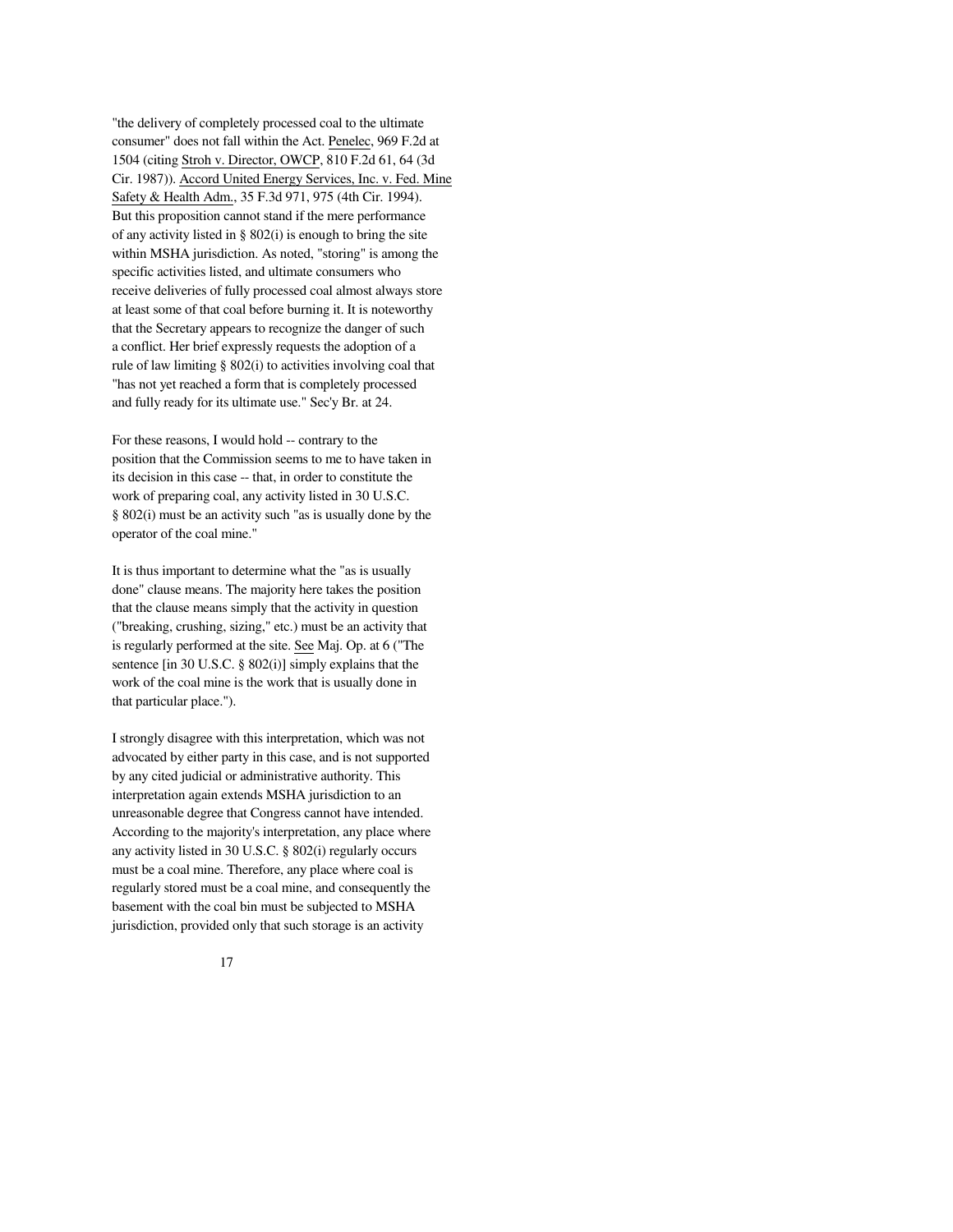"that is usually done in that particular place." Maj. Op. at 6.3

RNS offers a more reasonable interpretation of the "as is usually done" clause. RNS contends that "as is usually done by the operator of the coal mine" means as is done by the typical coal mine operator. Thus, under this interpretation, "storing" must be the type of storing that is done by the typical coal mine operator -- and not by the homeowner with a basement bin.

The majority rejects this argument based on a punctilious interpretation of word "the" in the phase "operator of the coal mine." 39 U.S.C.§ 802(i) (emphasis added). The majority writes:

It is noteworthy that this sentence does not say,[work] usually done by the operator of a coal mine, as RNS states in its brief. If it did, one might have to compare the activities at the alleged coal mine with those of a typical, paradigmatic, usual coal mine. The sentence as it actually appears in the statute, however, does not help RNS. It simply explains that the work of the coal mine is the work that is usually done in that particular place. The fact that the Site is perhaps an unconventional coal mine does not defeat its status as a coal mine for the purposes of section 802.

Maj. Op. at 6. (emphasis and emendation in original) (citation omitted).

The majority is quick to take RNS to task for changing the statutory "the" into an "a," but the majority overlooks the fact that RNS has plenty of company. Many cases, including several from this court, have written this clause with an "a" instead of a "the." See Penelec, 969 F.2d at 1503; Hanna v. Director, OWCP, 860 F.2d 88, 92 (3d Cir. 1988); Wisor v. Director, OWCP, 748 F.2d 176, 178 (3d Cir.

3. The majority states that a basement coal bin is not subject to MSHA jurisdiction because "the MSHA has jurisdiction only over locations in which, inter alia, coal undergoes processing that prepares the coal for its ultimate use." Maj. Op. at 8 n.2. But how the majority can square this rule with its interpretation of the "as is usually done" clause is a mystery.

\_\_\_\_\_\_\_\_\_\_\_\_\_\_\_\_\_\_\_\_\_\_\_\_\_\_\_\_\_\_\_\_\_\_\_\_\_\_\_\_\_\_\_\_\_\_\_\_\_\_\_\_\_\_\_\_\_\_\_\_\_\_\_\_\_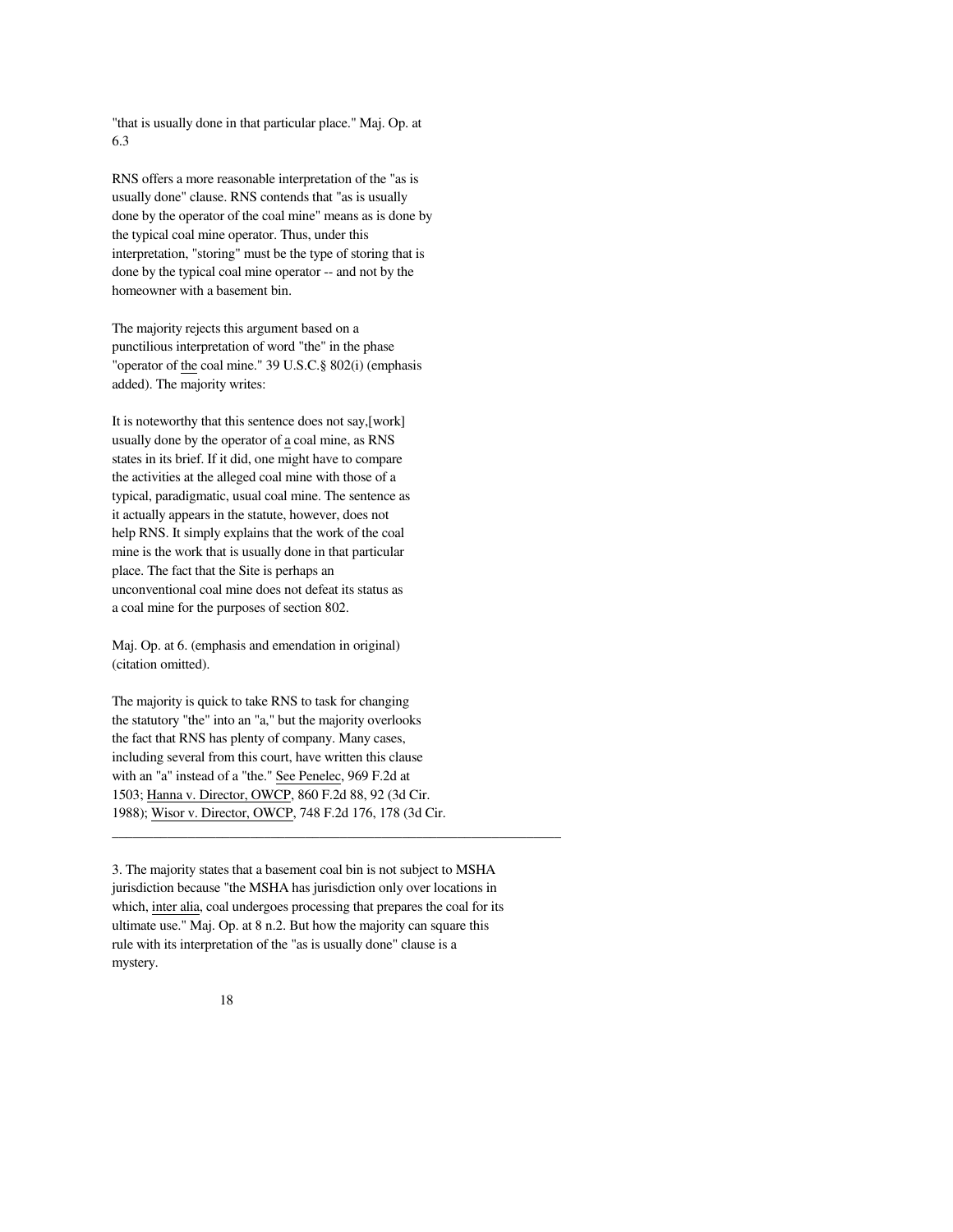1984); Fox v. Director, OWCP, 889 F.2d 1037, 1040 (11th Cir. 1989); Air Products, 15 FMSHRC at 2431; Penelec, 969 F.2d at 1509 (Mansmann, J., dissenting) ("the preparation at issue must be of a type usually performed by a coal mine operator") (citing Secretary of Labor v. Pennsylvania Electric Co., 11 FMSHRC 1875, 1880 (1989) and Secretary of Labor v. Oliver M. Elam, Jr., Co., 4 FMSHRC 5, 7 (1982)).4 Moreover, the Secretary's brief in this case treats § 802(i) as if it read "a" instead of "the". See Sec'y Br. at 12 n.3 ("Both the Secretary and the Commission acknowledge that to establish coal preparation activity, loading, like every other activity specifically enumerated in [§ 802(i)] must be activity `such as is usually done by the operator of a coal mine."); id. at 13.5 In addition, the Commission in Air Products wrote this provision as "as is usually done by the operator of [a] coal mine." 15 FMSHRC at 2430-31 (emendation in original). All of these authorities, it seems to me, support RNS's interpretation. All of them appear tacitly to acknowledge that, although Congress used the word "the," its intended meaning would have been more clearly expressed had it used the word "a." While this interpretation may not be the most literal reading of the statutory language, it seems to me to represent the best we can do with the unfortunately worded provision that confronts us.

Whether RNS's activities in loading the coal and transporting it to Cambria are the type of work usually done by a coal mine operator is a factual question that the Commission has not addressed. I would therefore grant RNS's petition for review and remand to allow the Commission to decide this question.

4. In Oliver M. Elam, one of the cases cited by Judge Mansmann in her Penelec dissent, the Commission opined that "inherent in the determination of whether an operation properly is classified as `mining' is an inquiry not only into whether the operation performs one or more of the listed work activities, but also into the nature of the operation performing such activities." 4 FMSHRC at 7.

\_\_\_\_\_\_\_\_\_\_\_\_\_\_\_\_\_\_\_\_\_\_\_\_\_\_\_\_\_\_\_\_\_\_\_\_\_\_\_\_\_\_\_\_\_\_\_\_\_\_\_\_\_\_\_\_\_\_\_\_\_\_\_\_\_

5. While the Secretary's brief does not say so in so many words, her unacknowledged changing of the "the" to "a" is consistent with, indeed required by, her recognition that the Act does not extend to activities involving coal that is "completely processed and fully ready for its ultimate use." Sec'y Br. at 24.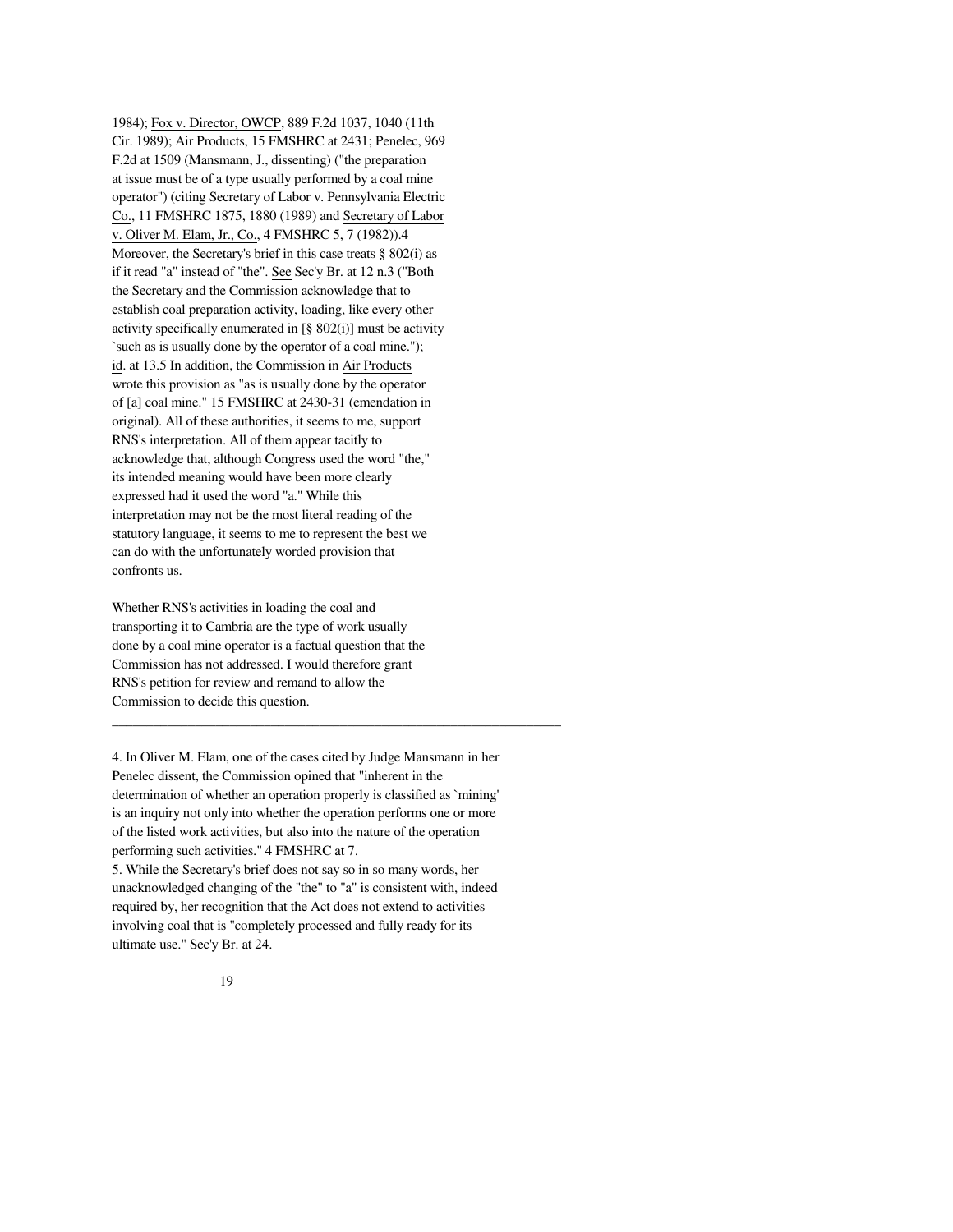As explained in Part I, the Commission appears to have believed that it was compelled by Penelec to hold as it did. I do not think that its view was warranted, and I believe my analysis to be consistent with the terse discussion of the relevant question in the majority opinion in that case. In Penelec, the court held that "the delivery of coal from a mine to a processing station via a conveyor constitutes coal preparation `usually done by the operator of a coal mine.' " 969 F.2d at 1503. Thus, contrary to the Commission's apparent perception, the Penelec court did utilize the "as is usually done" language in its holding. Indeed, it quoted the clause as including "a" instead of "the". Moreover, the Penelec court was not presented with the question whether the statute reaches anyone who performs any listed activity under any circumstances. Rather, the head drives at issue in Penelec moved raw coal to a processing plant where it underwent precisely the type of treatment that would constitute coal preparation in the ordinary sense of the term. Penelec is thus wholly consistent with the view of the "as is usually done" clause as limiting the definition of coal preparation to those activities usually done by the operator of a coal mine as that term is generally understood. In addition, the Penelec court expressly reaffirmed the prior statement in Stroh that "the delivery of completely processed coal to the ultimate consumer" falls outside the statute. Id. at 1504. As I have shown, the Commission's reading of Penelec is inconsistent with that proposition.

#### IV.

Accordingly, I would hold that the Commission made an error of law in holding that any person who performs any activity listed in § 802(i) under any circumstances is subject to the Mine Act. I would hold, in contrast, that the definition of the "work of preparing the coal" embraces the performance of activities, whether or not listed in § 802(i), only if they are the type of work usually done by a coal mine operator, as that term is commonly understood. I would grant RNS's petition for review and remand to permit the Commission to reevaluate this case under that legal standard. Even if I am wrong and the correct legal standard

20

#### III.